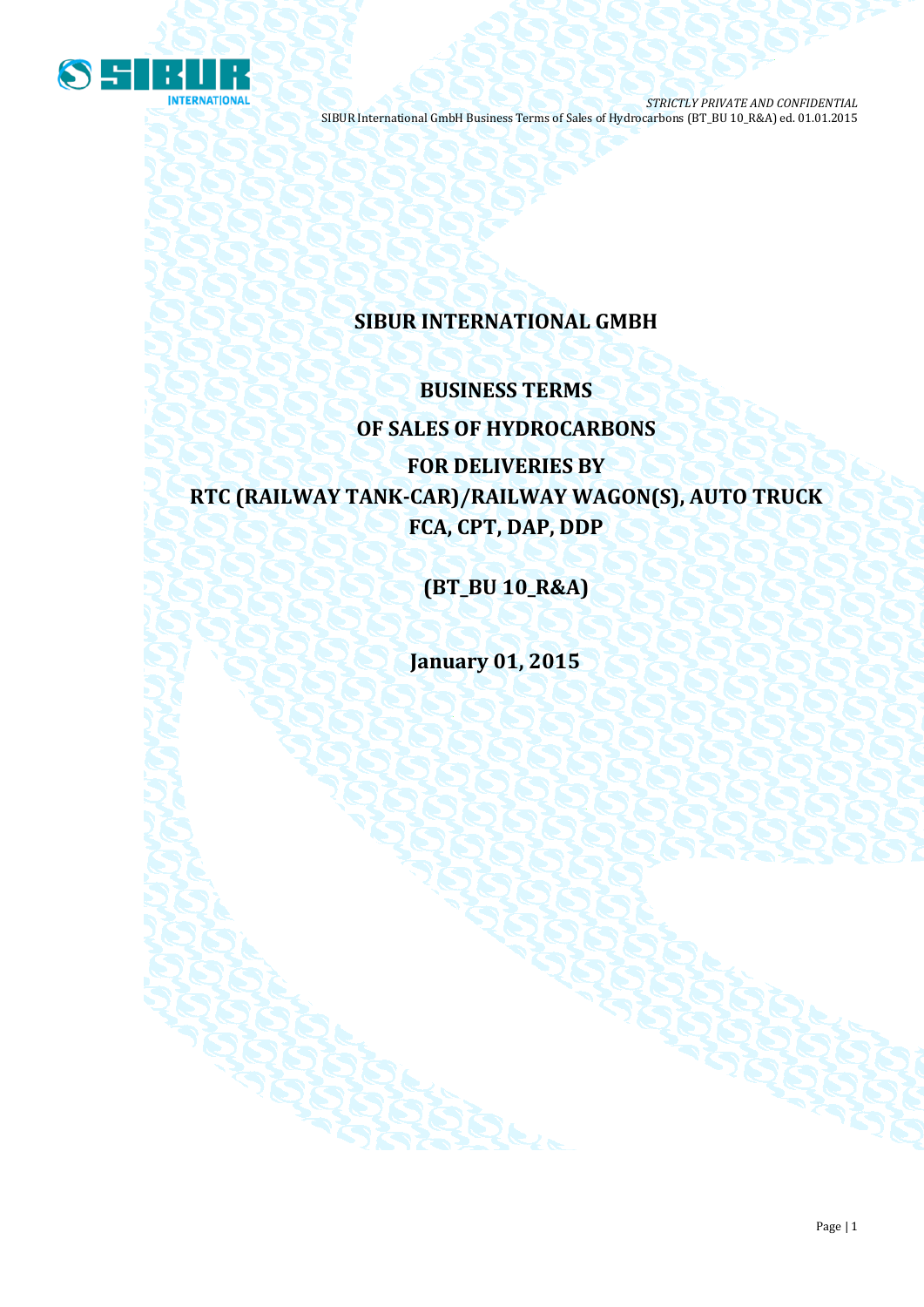

# **CONTENTS**

**INTRODUCTORY PROVISIONS 3** 

**PARAGRAPH I Goods** 3

**PARAGRAPH II**  $\mathbf{Quality}$   $\begin{pmatrix} 1 & 3 \end{pmatrix}$ 

**PARAGRAPH III Quantity** 4

**PARAGRAPH IV Delivery basis** 6

**PARAGRAPH V Transportation** 11

**PARAGRAPH VI** Shipment period **14** 20 8 14 2 2 2 2 3 2 2 3 2 2 3 2 14

**PARAGRAPH VII Laytime** 15

**PARAGRAPH VIII Demurrage** 16

**PARAGRAPH IX Price** 16

**PARAGRAPH X Payment terms** 17

**PARAGRAPH XI Responsibilities of the parties** 20

**PARAGRAPH XII Duration** 21 21

**ANNEX 1 Contract template** 23 **ANNEX 2 Guarantee template** 24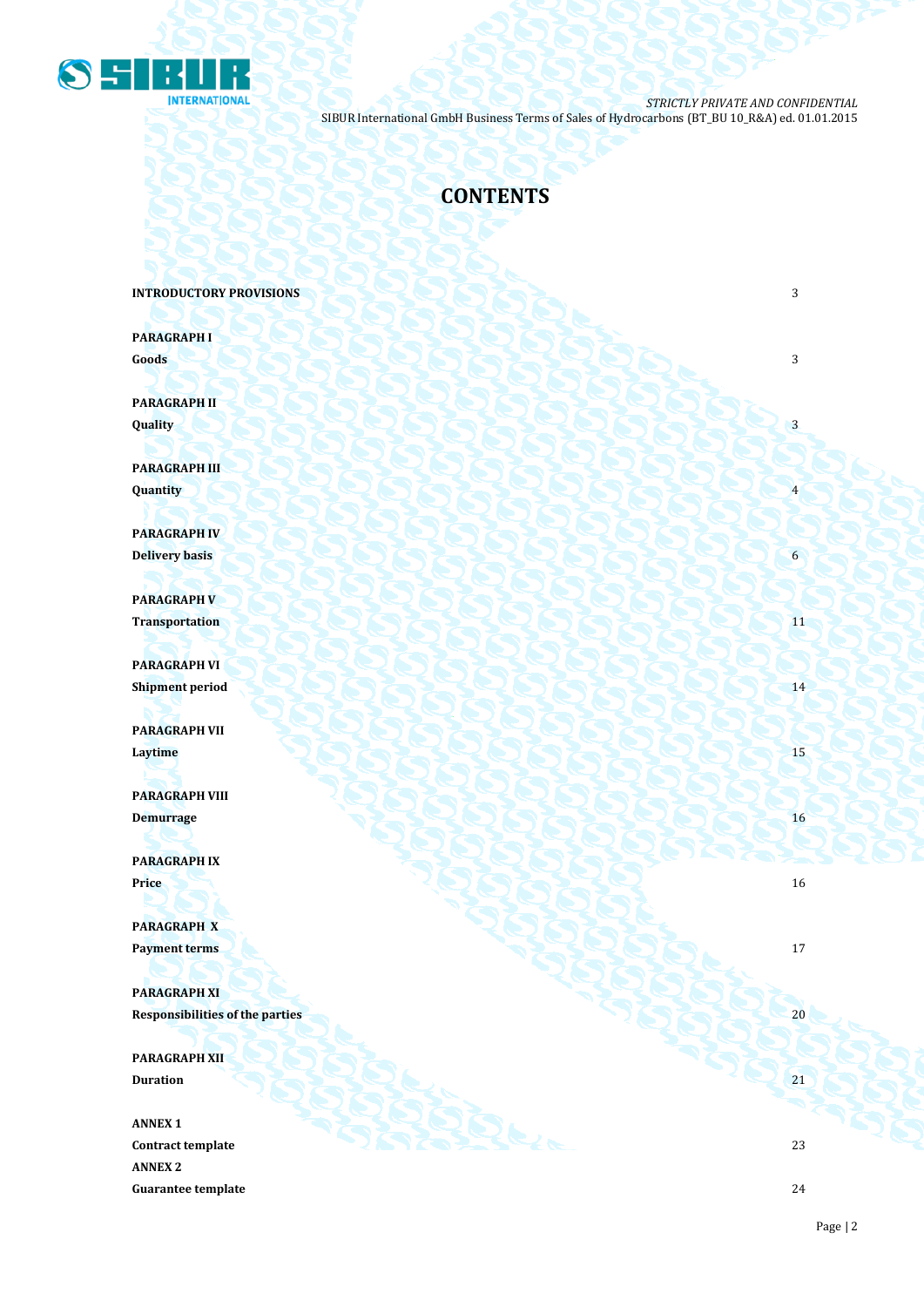

## **INTRODUCTORY PROVISIONS**

- **A.** These Business Terms ("Business Terms") shall apply to all agreements for sale of goods ("Contract") executed by and between SIBUR International GmbH ("Sibur") and Buyer that incorporate these Business Terms by reference. The version of these Business Terms published by Sibur (whether delivered by Sibur to Buyer before or upon the entry into the Contract or, if not so delivered, then as published on the website [http://www.sibur-int.com\)](http://www.sibur-int.com/) as of the date when the Contract takes effect shall apply to the relevant Contract. The Business Terms may be amended, revised, restated or supplemented by Sibur from time to time.
- **B.** These Business Terms are accompanied and supplemented by the General Terms of SIBUR International GmbH for sales of petrochemicals and hydrocarbons ("General Terms"). The version of the General Terms published by Sibur (whether delivered by Sibur to the Buyer before or upon the entry into the Contract or, if not so delivered, then as published on the website [http://www.sibur-int.com\)](http://www.sibur-int.com/) as of the date when the Contract takes effect shall apply to the relevant Contract. The Parties agree that the General Terms are incorporated into these Business Terms by reference and that they apply to the Contract.
- **C.** If there is any conflict, ambiguity or inconsistency between General Terms, the Business Terms the Contract and/or Incoterms, the order of priority of such documents (from highest to lowest) shall be as follows:

1.the Contract;

- 2.the Business Terms;
- 3.the General Terms; and
- 4.Incoterms
- **D.** All terms used, but not defined herein shall have the respective meanings set forth in the Contract and/or the General Terms, and/or Incoterms.

## **PARAGRAPH I GOODS**

1.1. Seller shall deliver the Goods to Buyer in accordance with the Contract.

# **PARAGRAPH II QUALITY**

- 2.1. The quality of the Goods shall be confirmed by a Certificate of Quality issued by Seller or by the Manufacturer of the Goods, and/or the Inspector's Report (as the case may be).
- 2.2. Buyer upon Seller's prior written request shall send to Seller samples of the Goods for testing. Seller may at its own discretion and at its own expense perform such testing based on the TU and/or ASTM methods or initiate an inspection in accordance with Section 2.3. In the event either Party does not agree with the results of the test(s) made by the Seller in accordance with this Section 2.2, the quality inspection shall be performed by an independent Inspector in accordance with Section 2.3. hereof.
- 2.3. Unless otherwise agreed by the Parties in the Contract, the quality inspection shall be performed at the Place of Shipment (applicable for FCA, CPT), or the Place of Destination (applicable for DAP, DDP) by an Inspector of an internationally recognised inspection company mutually agreed between the Parties and in accordance with the standard practice (i) at the place of the inspection or (ii) of the Inspector if there is no standard practice at the place of inspection.
- 2.4. The inspection results shall be documented in the Inspector's Report and shall be conclusive and binding on the Parties for invoicing purposes and for quality purposes and shall be final and binding for both Parties, except in case of fraud or manifest error.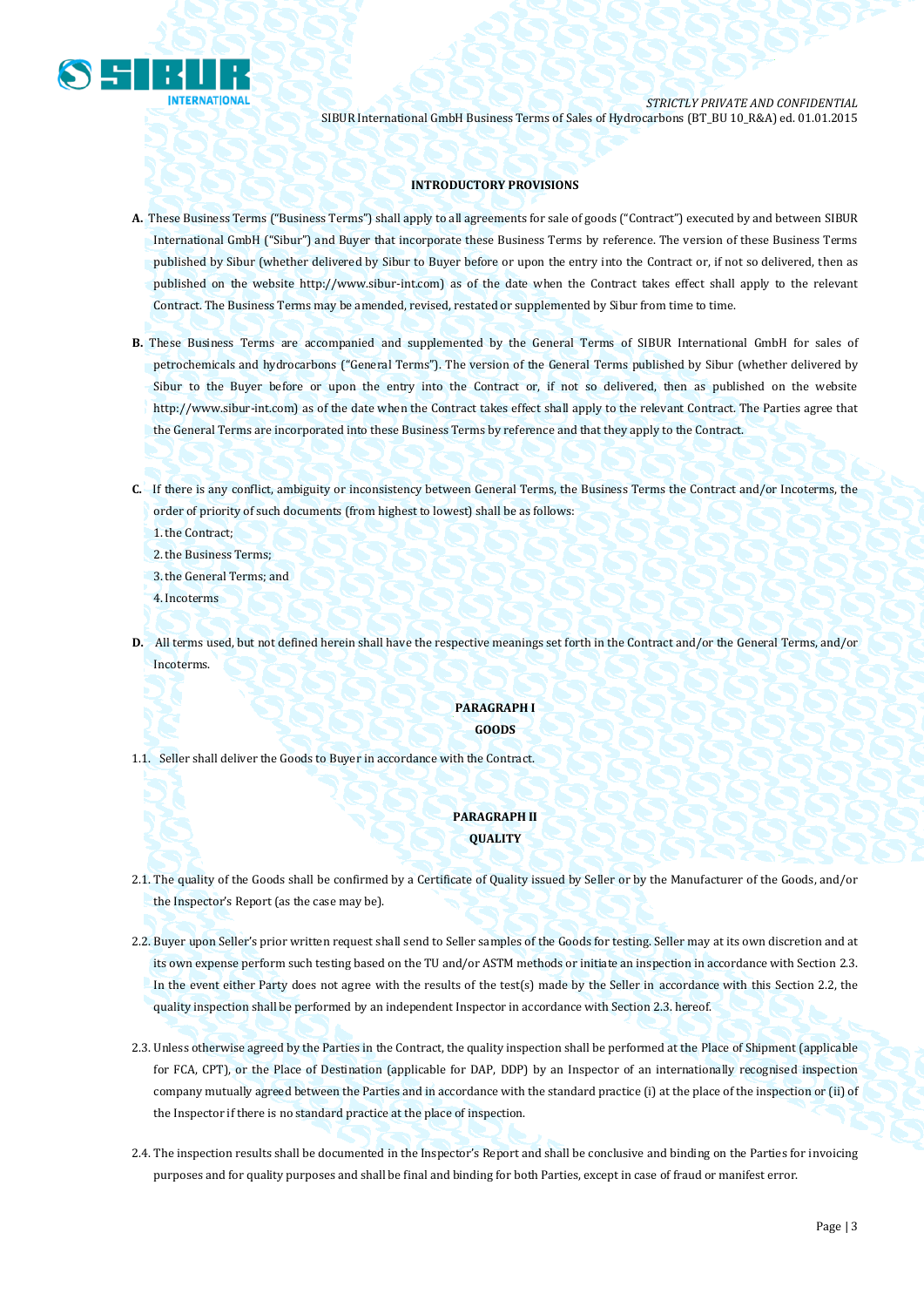

- 2.5. In the event that the quality of the Goods does not conform with the contractual Specification, the Parties shall discuss Buyer's remedies for such non-conforming Goods. The remedies may include, for example, a price adjustment for the Goods. The outcome of the Parties' discussion shall be documented in a written Amendment to the Contract.
- 2.6. The costs of the inspection (under Section 2.3) shall be equally shared between Seller and Buyer. Any other inspections and related services requested by Buyer, shall be performed at Buyer's sole expense.
- 2.7. The Party initiating the inspection shall ensure that the Inspector issues the Inspector's Report to Seller and Buyer as soon as practicable and retains any samples taken for at least ninety (90) Days from the date of inspection.

#### 2.8. **Claims**

Unless otherwise specified in the Contract claims if any on quality of the Goods to be provided by the Buyer to the Seller according to Part II of the General Terms.

# **PARAGRAPH III QUANTITY**

- 3.1. Unless the Contract provides otherwise, the quantity inspection (if any) shall be determined at the Place of Shipment (applicable for FCA, CPT), or the Place of Destination (applicable for DAP, DDP) by an Inspector of an internationally recognised inspection company mutually agreed by the Parties and in accordance with the standard practice (i) at the place of the inspection or (ii) of the Inspector if there is no standard practice at the place of inspection, . The quantity inspection of liquid Goods shall be as per the volume in a vacuum (unless the Contract explicitly provides for measurement at atmospheric pressure). The Transport Document quantity of the Goods shall be based on the Inspector's Report. The Inspection of the other categories of Goods shall be made upon prior written request of Buyer, Seller shall be notified of the inspection at least seven (7) Days in advance and Buyer shall provide Seller's representative opportunity to be present in order to observe the inspection.
- 3.2. If the Inspector determines that the quantity of the Goods does not conform with the quantity stated in the Transport Document for more than one half of one per cent (0.5 %) (the "Permitted Deviation") the Goods shall be accepted by the value defined by the Inspection with off-loading reports (acts) being issued and signed by such Inspector. The Parties acknowledge and agree that in no event shall Seller be considered to be in breach of its obligations in respect of the delivery of the Goods in the quantity under the Contract and Buyer shall not be entitled to claim any losses, or liquidated damages, or any other claims concerning any quantity deviation within the Permitted Deviation. Buyer shall submit all claims concerning quantity deviation in excess of one half of one per cent (0.5 %) in accordance with Section 3.10 hereof.
- 3.3. Unless the Contract provides otherwise, the Planned Contract Quantity and/or the Planned Monthly Quantity specified (as appropriate) in the Contract, shall be subject to a tolerance of plus/minus ten per cent  $\left(\frac{+}{-10\%}\right)$  at Seller's discretion.
- 3.4. The Actual Contract Quantity and/or Actual Monthly Quantity for the purposes of the Contract shall be equal to the quantity specified in the Transport Document.
- 3.5. The Actual Contract Quantity shall be the basis for determining the Total Goods Value.
- 3.6. The Actual Contract Quantity or the Actual Monthly Quantity (as appropriate) may deviate by not more than ten per cent (10 %) of the Planned Contract Quantity or the Planned Monthly Quantity respectively without giving rise to any right of Buyer to claim that Seller must meet the Planned Contract Quantity or the Planned Monthly Quantity specified in the Contract, and/or take back any surplus quantities to the Planned Contract Quantity or the Planned Monthly Quantity specified in the Contract as appropriate.
- 3.7. If Seller is not able to deliver the Planned Monthly Quantity or the Planned Contract Quantity of the Goods within a relevant period because of a reduction in the Manufacturer's production capacity, Seller shall give Buyer notice of this as soon as reasonably practicable, upon which the Parties shall mutually agree delivery terms for the outstanding quantity of the Goods, and Seller's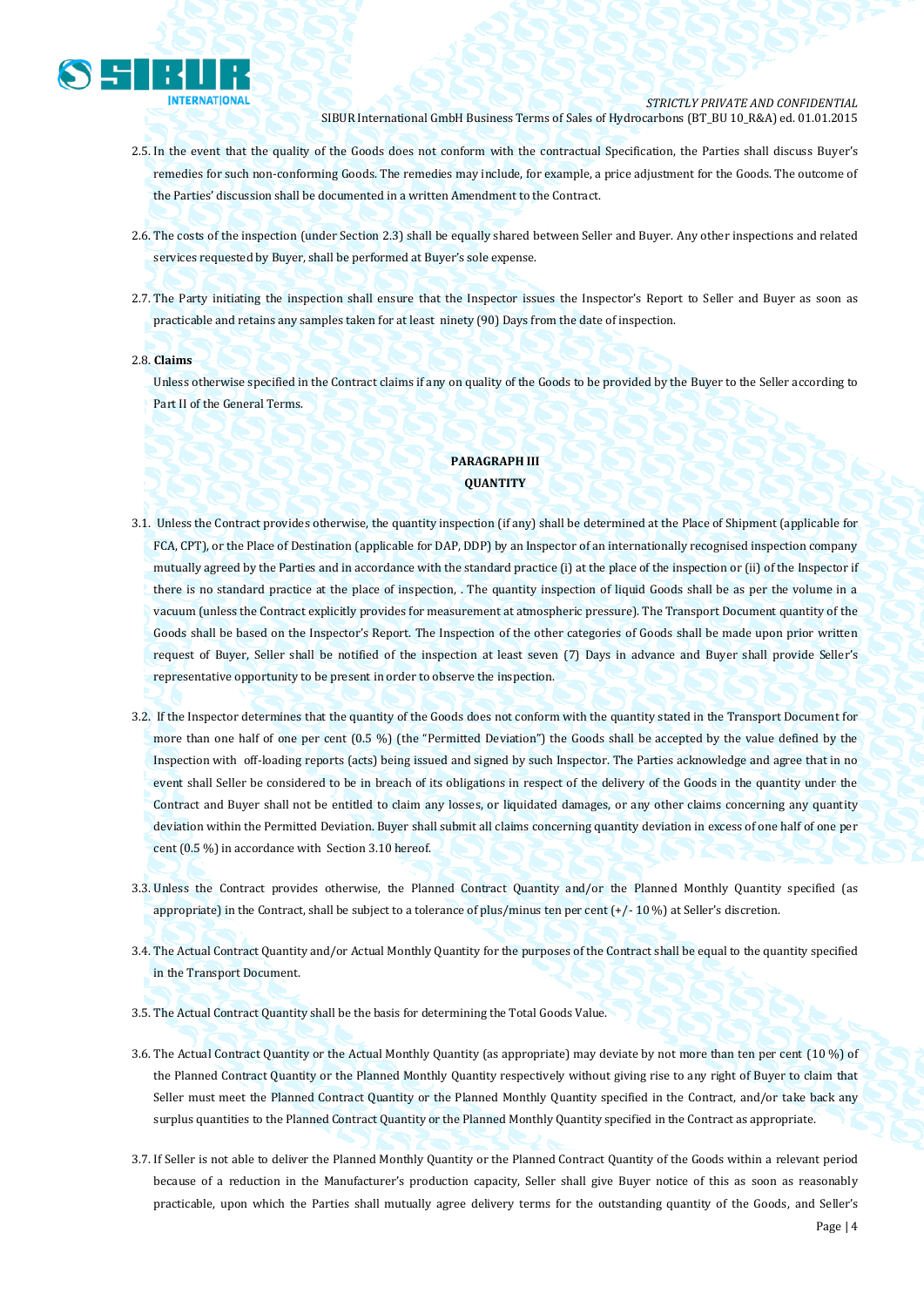

suggestions shall be taken into account. However, Seller shall at no time be required to deliver more Goods than the Manufacturer makes available at the relevant time. The Parties acknowledge that the remedy provided in this Section will be the sole remedy that Buyer will have in the event Seller does not deliver the Planned Monthly Quantity or the Planned Contract Quantity of Goods during any relevant period.

3.8. If Buyer orders less Goods than the Planned Monthly Quantity or the Planned Contract Quantity for a relevant period, Seller at its own discretion may either: (i) agree to deliver the outstanding quantity of the Goods in the next period (the delivery schedule shall be decided by Seller, however, Buyer's suggestions may be taken into account); or (ii) request the payment of ten per cent (10%) of the Price of the outstanding quantity of the Goods as liquidated damages of Seller (the Parties agree that the above amount is genuine pre-estimate of liquidated damages Seller will suffer if Seller delivers the Goods less than the Planned Monthly Quantity or the Planned Contract Quantity. Without prejudice to the above, however, if the amount of actual damages exceeds the above amount, the right of Seller to claim the actual amount of damages shall not be limited). Seller shall notify Buyer the option it chooses to proceed in writing, however, the failure to notify will not evidence the waiver of Seller's rights described above.

#### 3.9. **Deviation from the Planned Amount of the Goods**

a) In case the Actual Contract Quantity or the Actual Monthly Quantity (as the case may be) is in excess of one hundred per cent (100%) but less than or equal to (one hundred and ten per cent (110%) of the Planned Contract Quantity or the Planned Monthly Quantity respectively Buyer shall effect the payment of such outstanding balance within five (5) Days of an appropriate Seller's invoice.

b) In case the Actual Contract Quantity or the Actual Monthly Quantity (as the case may be) is less than one hundred per cent (100%) but in excess of or equal to ninety per cent (90%) of the Planned Contract Quantity or the Planned Monthly Quantity respectively, Seller at its own decision has the option to either: (i) meet the Planned Contract Quantity or the Planned Monthly Quantity (as the case may be) in further Shipments, or (ii) repay to Buyer (pay back, return) the Prepayment paid by Buyer for the Goods not delivered within three (3) Days after the execution of the respective Verification Act (option (ii) is not applicable to post payment of the Goods); or (iii) apply such amount of the Prepayment paid by Buyer for the Goods not delivered to the further Shipments (if applicable). In either event the conditions set forth in this Section shall be Buyer's sole and exclusive remedy for such Shipment, howsoever caused, always excepting fraud, and the Seller shall have no other liability to Buyer whatsoever.

c) In the event that the Actual Contract Quantity or the Actual Monthly Quantity (as the case may be) is in excess of one hundred and ten per cent (110%) of the Planned Contract Quantity or the Planned Monthly Quantity respectively, Buyer at its own option shall have the right to either: (i) return any quantity in excess of one hundred and ten per cent (110%) of the Planned Contract Quantity or the Planned Monthly Quantity respectively to Seller at Seller's expense, or (ii) to retain any Goods quantity in excess of one hundred and ten per cent (110%) of the Planned Contract Quantity or the Planned Monthly Quantity respectively upon its agreement to pay the Price for the entire quantity taken provided that any of such Buyer's decisions shall be made within 1 (one) Day after Delivery Date of the respective Goods. The payment for such Goods shall be made by the Buyer within five (5) Days after Seller's invoice date.

d) In the event that the Actual Contract Quantity or the Actual Monthly Quantity (as the case may be) is less than ninety per cent (90%) of the Planned Contract Quantity or the Planned Monthly Quantity respectively, Buyer has the right to require Seller to pay to Buyer direct losses incurred by Buyer in connection with the event where Actual Contract Quantity or the Actual Monthly Quantity (as the case may be) is less than ninety per cent (90%) of the Planned Contract Quantity or the Planned Monthly Quantity respectively, provided that such direct losses are evidenced by the sufficient documents; such payment shall be made within seven (7) Days after the execution of the respective Verification Act by the Parties. It is expressly mutually agreed and acknowledged by the Parties that in any case maximum amount of the direct losses may not exceed ten per cent (10%) of the Price of the Goods which were not delivered. Subject to all other conditions hereof, where Seller is exempt from any liability (responsibility), in either event Buyer's rights set forth in this Section shall be Buyer's sole and exclusive remedy for such short delivery, howsoever caused, always excepting fraud, and Seller shall have no other liability to Buyer whatsoever.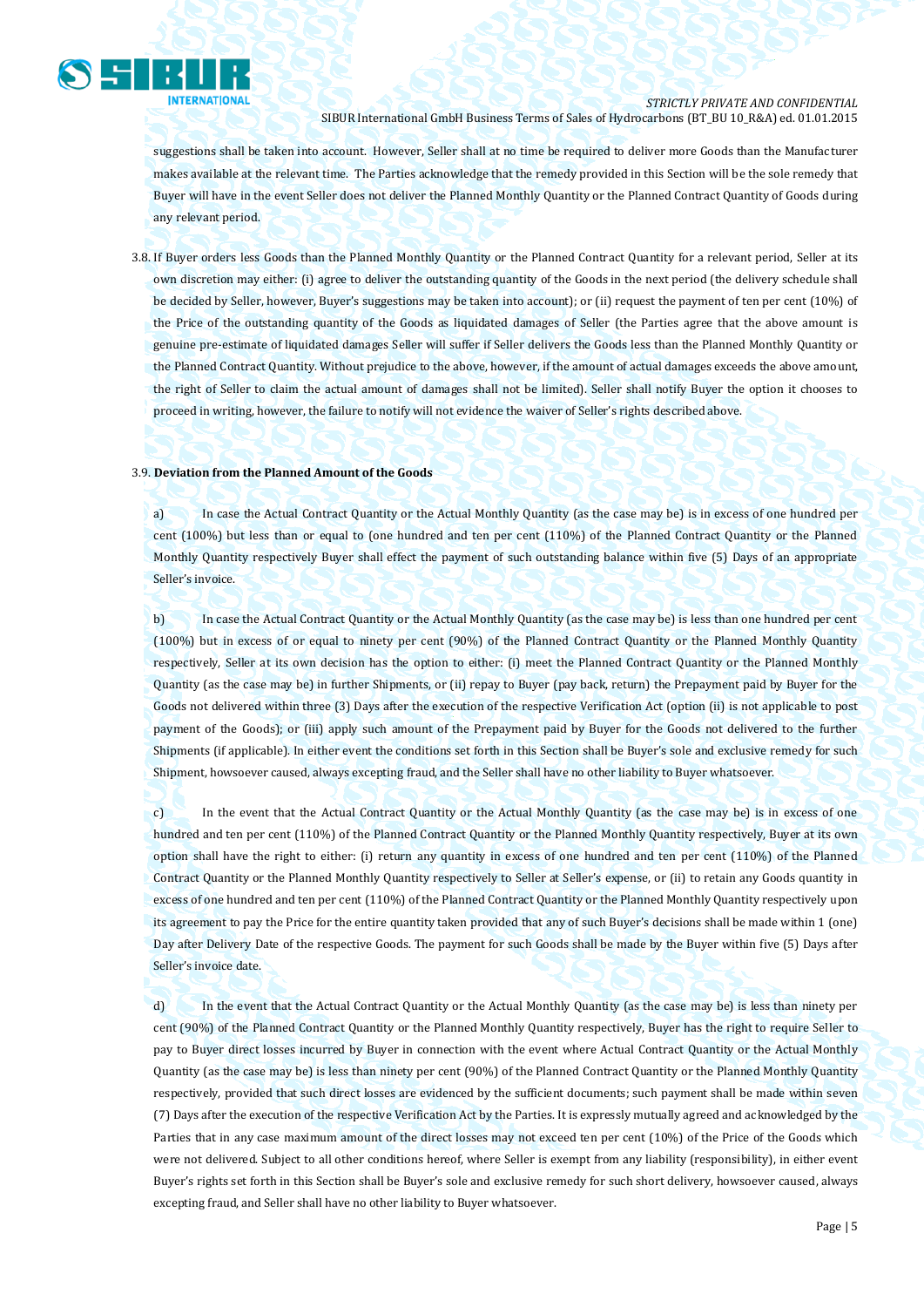

e) In the event that the Actual Contract Quantity or the Actual Monthly Quantity (as the case may be) is in excess of one hundred and ten per cent (110%) of the Planned Contract Quantity or the Planned Monthly Quantity respectively and Buyer fails to state its intention to return excess the Goods within the period specified above, Buyer will be deemed irrevocably to have retained the excess the Goods and will accordingly pay for the excess the Goods retained within five (5) Days after Seller's invoice.

f) In the event that the Actual Contract Quantity or the Actual Monthly Quantity (as the case may be) is less than ninety per cent (90%) of the Planned Contract Quantity or the Planned Monthly Quantity respectively and Buyer fails to state request to compensate within ten (10) Days after the Delivery Date, Buyer will be deemed irrevocably agreed with Seller's obligation to meet the Planned Contract Quantity or the Planned Monthly Quantity respectively (as the case may be) in further deliveries.

#### 3.10. **Claims.**

Unless otherwise specified in the Contract claims if any on quantity of the Goods to be provided by the Buyer to the Seller according to Part II of the General Terms.

# **PARAGRAPH IV DELIVERY BASIS**

#### 4.1. **General Delivery Terms**

Seller shall use its reasonable endeavours to dispatch the Goods on the definite date or in any Day within the Shipment period between the dates (as the case may be), as specified in the Contract, but the time of dispatch shall not be of the essence. Seller shall notify Buyer immediately if the time of dispatch for the Goods cannot be met; in such a case the Parties shall re-schedule in good faith.

#### 4.2. **Transfer of risk and title**

The risk of and title to the Goods shall transfer from Seller to Buyer at the Delivery Date, unless otherwise provided in the Contract. The Parties agree that the transfer of risk of loss or damage, and title to, the Goods is not conditional upon delivery of the Transport Document or any other documentation. Neither the time, method, nor the place of payment, method of transportation, form of Transport Document, manner of consignment nor place of acceptance of the Goods shall alter the foregoing.

#### 4.3. **Seller's right to refuse**

Seller may refuse to deliver the Goods at any time if:

a) delivery under an intended or customary route to the Place of Destination becomes impracticable for any reason whatsoever beyond Seller's control;

b) the cost of delivery to the Place of Destination (including Taxes) and/or insurance, if applicable, has significantly increased (more than by twenty per cent. (20%) within one (1) month), which at the time of entry into the Contract could not have been reasonably foreseen by Seller ; and/or

c) importation of the Goods at the Place of Destination is prohibited under the laws of the country in which such the Goods were produced, or by regulations, rules, directives or guidelines applied by the government of that country or any relevant agency thereof; and/or

d) the country, state, territory or region at which the Place of Destination becomes affected by Sanctions.

e) Should Seller agree to undertake or complete the delivery under an alternative route or at an alternative Place of Destination nominated by Buyer and accepted by Seller (which acceptance shall not be unreasonably withheld), or under changed circumstances as the case may be, Buyer shall reimburse Seller for any additional costs and/or expenses incurred by Seller.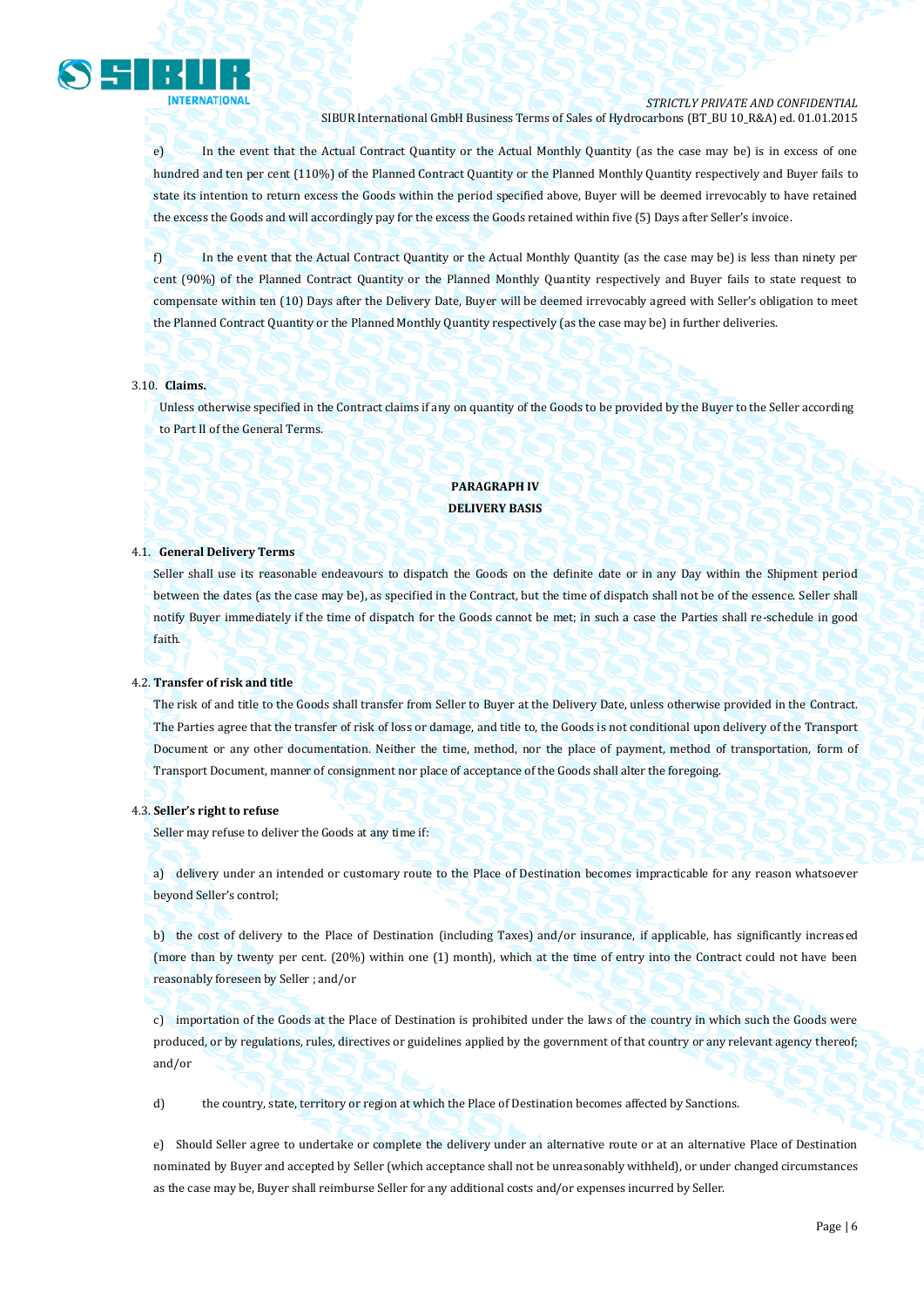

### 4.4. **Customs formalities**

a) If the Goods shall be exported from the customs territory of the Russian Federation, Buyer shall ensure the departure of the Goods from the territory of the Russian Federation within ninety (90) Days from the date when the customs procedures for export are completed on the territory of the Russian Federation (date of the stamp "Clearance allowed" in CCD) and at Seller's request provide Seller by e-mail or fax with copies of the Transport Document with legible notes made by the destination railway station and/or CMR with legible notes of border crossing.

b) If Buyer does not comply with this Section 6.4 Buyer shall pay Seller liquidated damages amounting to twenty-two and one-half per cent. (22.5%) of the Total Goods Value.

c) The Parties expressly agree that the liquidated damages provided in subsection 4.4 (b) above reflect a good-faith estimate of Seller's losses in the event if the documents required under subsection 4.4 (a) are not provided to Seller within the specified period.

#### 4.5. **FCA**

#### *This Section 4.5 applies to Contract providing FCA as delivery basis.*

#### 4.5.1. Delivery Date

The Delivery Date shall be the moment when:

i. the Seller's Truck(s), loaded with the Goods, arrive(s) to the Place of Destination (or as close as possible to the Place of Destination if access to the Place of Destination is restricted) and stand ready for unloading by Buyer's representative or the Carrier; or

ii. the Seller's RTC/Railway wagon(s), loaded with the Goods, arrive(s) at the Place of Shipment (or as close as possible to the Place of Shipment if access to the Place of Shipment is restricted) and the Notice of Arrival ("NOA") is given to the Carrier or the Buyer's representative at the place of unloading.

iii. the Goods have been loaded at the Place of Shipment on the means of Transport provided by the Carrier nominated by the Buyer – if the delivery is at the Manufacturer or warehouse or storehouse.

## 4.5.2. Delivery Terms

a. The unloading of the Goods is Buyer's sole responsibility and shall not prejudice completed delivery of the Goods by Seller, except for if delivery is at the Manufacturer or warehouse or storehouse in which case the loading of the Goods shall be Seller's responsibility and risk.

b. Buyer provides Seller with full and timely information about the Place of Destination and the Carrier, including any special location access instructions and all contact information of the Carrier. Such information shall be provided to Seller via e-mail, facsimile or by other means agreed upon by the Parties, at least five (5) Business Days prior to the approximate date of dispatch of the relevant Shipment by Seller. Such information can be changed by the Buyer through written notification to the Seller and no later than 1 (one) Business Day before such date of dispatch of the Shipment.

The information shall include:

- i. the name of the Carrier (person or entity);
- ii. documentation evidencing the Carrier's rights to accept and carry the Goods (should be presented by the Carrier at the Place of Destination);
- iii. the identity, location and address of the Place of Destination with instructions for access to the Place of Destination; and
- iv. any other information requested by Seller.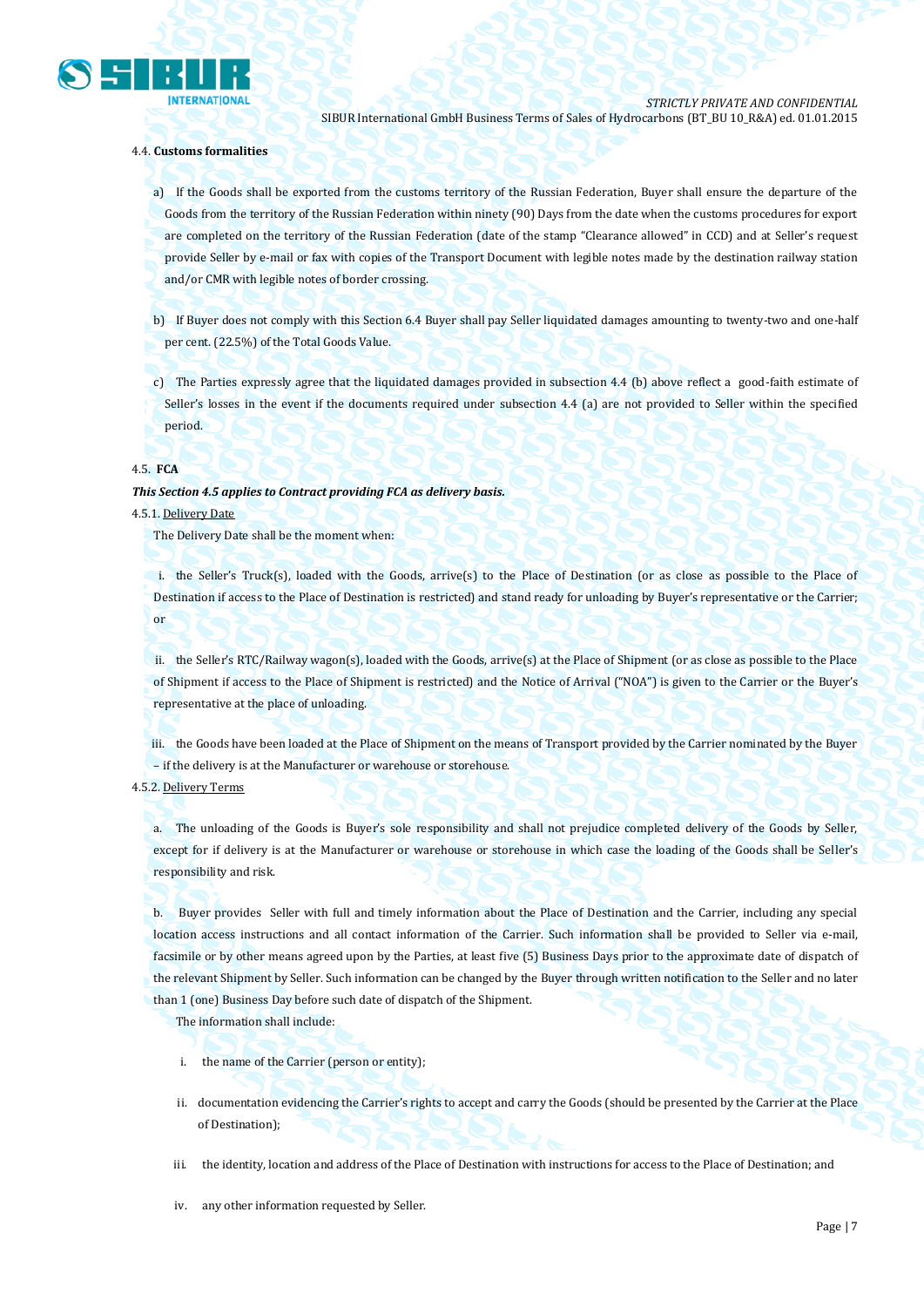

Should the Buyer fail to timely submit the named information, the Seller is not required to initiate the transportation and delivery of the Goods, which will not constitute a waiver of the Buyer's breach of the Contract. Any delays in delivery of the Goods which result from inaccuracies of provided information will be on the account of the Buyer and shall not be viewed as breach of the Contract by the Seller.

c. The Parties shall obtain any licences, permits and documents which are necessary for successful import and export clearance of the Goods.

d. Seller shall timely obtain export permits.

e. Buyer shall timely obtain import permits

f. All delays due to absence of custom clearance shall be at the expense of the Party in Default.

#### 4.5.3 Taxes prior to delivery

All taxes, customs and other duties and fees incurred as a result of the conclusion and execution of the Contract which are levied on the Goods prior to delivery or required for the dispatch of the Goods outside the customs territory of the Russian Federation will be paid by Seller.

4.5.4 Taxes after delivery

Unless otherwise expressly agreed by the Parties in the Contract, Buyer shall pay all taxes, customs and other duties and fees incurred as a result of or in connection with the conclusion and execution of the Contract if any, after delivery.

#### 4.6 CPT

#### *This Section 4.6 shall apply to Contracts providing CPT as delivery basis.*

4.6.1 Delivery Date

i. The Delivery Date shall mean the date when the Goods are loaded in Seller's Truck(s) to be dispatched to the Place of Destination named by the Buyer, which date is stated in the stamp of the CMR at the Place of Shipment.

ii. in RTC / Railway wagon(s) to be dispatched to the Place of Destination named by Buyer which date is stated in the stamp of the Railway bill at the Place of Shipment.

4.6.2 Delivery terms

i. Discharging and unloading of the Goods at the Place of Destination is Buyer's sole responsibility and shall not prejudice completed delivery of the Goods by Seller.

ii. Buyer shall provide Seller with full and timely information about the Place of Destination, including any special location access instructions. Buyer shall provide such information to Seller via facsimile or by other means agreed upon by the Parties, at least five (5) Business Days prior to the approximate date of dispatch of the relevant Shipment by Seller.

The information must include:

i. the identity, location and full address of the Place of Destination, with instructions for access to the Place of Destination;

ii. all instructions regarding customary documentation which may be required at the Place of Destination (if any); and

iii. any other information requested by Seller.

Should Buyer fail to timely submit such information, Seller shall not be required to initiate the transportation and delivery of the Goods, which will not constitute a waiver of Buyer's breach of Contract. Any delays in delivery of the Goods which result from inaccuracies of information provided are deemed to be the sole fault of Buyer.

4.6.3 Licenses and clearances

i. The Parties shall obtain any licences, permits and documents which are necessary for successful import and export clearance of the Goods.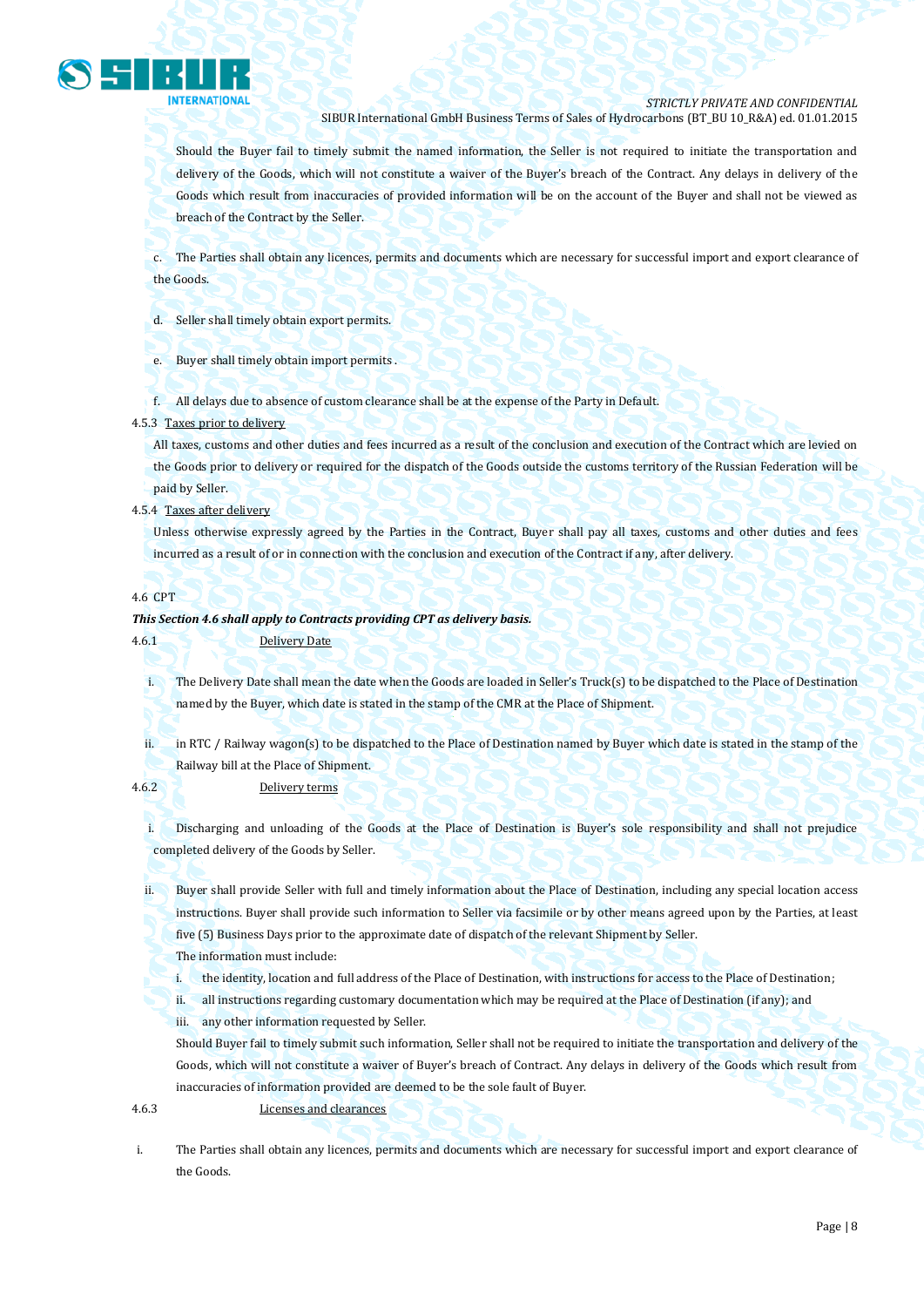

- ii. Seller shall timely obtain export permits .
- iii. Buyer shall timely obtain import permits.
- iv. All delays due to absence of custom clearance shall be at the expense of the Party in Default.
- 4.6.4 Taxes prior to delivery

All taxes, customs and other duties and fees incurred as a result of entry into the Contract which are levied on the Goods prior to delivery or required for the dispatch of the Goods outside the customs territory of the Russian Federation will be paid by Seller.

## 4.6.5. Taxes after delivery

Unless otherwise expressly agreed by the Parties in the Contract, all taxes, customs and other duties and fees incurred as a result of or in connection with the conclusion and execution of the Contract if any, after delivery will be paid by Buyer.

## 4.7. **DAP**

## *This Section 4.7 shall apply to Contracts providing DAP as delivery basis.*

**4.7.1** Delivery Date

- a) Delivery Date shall mean the moment when the Goods arrive at the Place of Destination ready for unloading.
- b) The time of the Goods' arrival shall be indicated in the Transport Document. If the Transport Document does not specify the exact time of the Goods' arrival, it is presumed that the Goods are ready for unloading:
	- i. for the delivery by railroad (RTC/Railway wagon(s)) as of the scheduled time of arrival of the relevant train (unless the moment is specified in Seller's/Carrier's notice to Buyer); and

ii. for the delivery by road (Truck(s)) – as of the moment of the Goods arrival specified in Seller's/Carrier's notice to Buyer.

- c) If Buyer has any claims regarding the actual time of the Goods' arrival, Buyer must notify Seller within two (2) Days following the respective delivery, otherwise Buyer is deemed to have waived all objections as regards the arrival time to the fullest extent allowed under applicable Law.
- 4.7.2 Delivery terms

The Goods shall be unloaded at the Place of Destination at the Buyer's risk and expense. If the unloading is included in the price of the transportation under the agreement executed by and between Seller and the Carrier, Seller may nevertheless invoice Buyer relevant unloading expenses.

4.7.3 Licences and clearances

Seller and Buyer shall provide each other with reasonable support in acquisition of all appropriate export and import licences and clearances; provided that the other Party shall reimburse all and any costs and expenses arising out of and/or in connection with such support.

4.7.4 Import Taxes and customs requirements

a) Buyer shall pay and be responsible for all taxes, customs and other duties and fees incurred as a result of entry intothe Contract which are levied on the Goods in the country of delivery.

b) If the Buyer fails to pay or perform the above when due, the risk shall pass to the Buyer as of the date when such taxes, customs and other duties and fees are due. If the Buyer delays the fulfilment of its obligations under this Section for more than two (2) Days, the Seller is entitled, but not obliged: (i) to make any relevant payments on its own; or (ii) if the Goods are not released in the country of delivery, to place the Goods in the customs warehouse (in which case the moment of placing the Goods shall be the Delivery Date, any further costs will be at the Buyer's expense).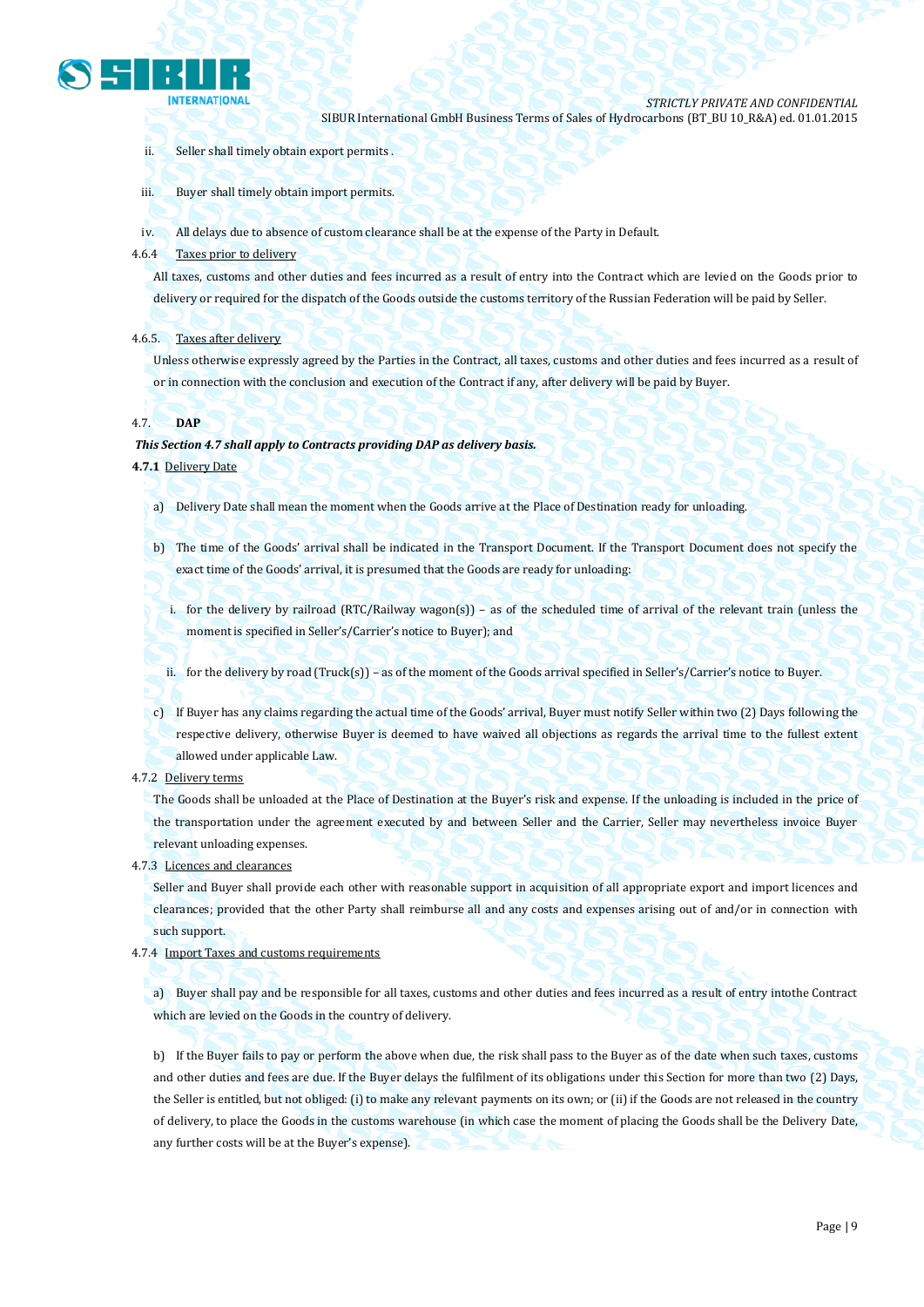

c) Seller's rights under this subsection 4.7.4 shall be without prejudice to the Seller's other rights under the Contract and/or applicable Law. In addition, Buyer shall indemnify Seller for all costs, losses and damages, including, but not limited to, demurrage and/or detention incurred by Seller as a result of Buyer's any breach of obligations under this Section.

## 4.8. **DDP**

*This Section 4.8 shall apply to Contracts providing DDP as delivery basis.*

4.8.1 Delivery Date

- a) Delivery Date shall mean the moment of the Goods' arrival at the Place of Destination ready for unloading.
- b) The time of the Goods' arrival shall be indicated in the Transport Document. If the Transport Document does not specify the exact time of the Goods' arrival, the Goods shall be deemed to have arrived for unloading:
	- i. for the delivery by railroad (RTC/ Railway wagon(s)) as of the scheduled time of arrival for a relevant train (unless the moment is specified in Seller's/Carrier's notice to Buyer); and
	- ii. for the delivery by road (Truck(s)) as of the moment of the Goods arrival specified in Seller's/Carrier's notice to Buyer.

c) If Buyer has any claims regarding the actual time of the Goods' arrival, Buyer must notify Seller within two (2) Days following the respective delivery, otherwise Buyer is deemed to have waived all objections as regards the arrival time to the fullest extent allowed under applicable Law.

4.8.2 Delivery Terms

a) The unloading of the Goods at the Place of Destination shall be at Buyer's risk and expense, unless the expenses are attributed to Seller in the Contract.

b) If any licences, clearances and other customs requirements or Taxes in the country of import could be performed, arranged or paid only by Buyer or on Buyer's side, Buyer shall (i) inform Seller accordingly; and (ii) perform, arrange and pay the same in due time. Seller shall compensate Buyer for documented direct expenses in relation thereto, provided that Buyer furnishes Seller with primary accounting documents substantiating Buyer's costs such as acts, invoices, reports, etc. If Buyer fails to perform under this Section, any adverse consequences for Seller, Carrier and/or the Goods, including (i) delayed delivery and (ii) any related penalties, fines, Taxes, costs, expenses will be at Buyer's cost and risk. Buyer shall indemnify Seller for all costs, losses and damages, including, but not limited to, demurrage and/or detention incurred by Seller as a result thereof.

4.8.3 VAT

a) If Buyer is a company registered in the EU, Buyer shall provide Seller with its VAT Identification Number as of the Signing Date of the Contract.

b) If:

i. Buyer is a company registered in the EU;

ii. Buyer wishes to receive a VAT-exempt invoice; or

iii. Buyer purchases the Goods from Seller on the DDP basis at the Place of Destination in a certain country, picks up the Goods itself and moves the Goods out of such country;

Buyer shall within two (2) weeks from the Delivery Date provide Seller with copies of the Transport Document, confirming that the Goods have been taken out of the country where they have been purchased.

If the Transport Document (referred to in Section 5.1) is not provided on time, Seller shall have the right to issue a credit note to the original VAT-exempt invoice and issue a new invoice, increased by the amount of VAT to be paid by Buyer, within seven (7) Days after the date of the invoice.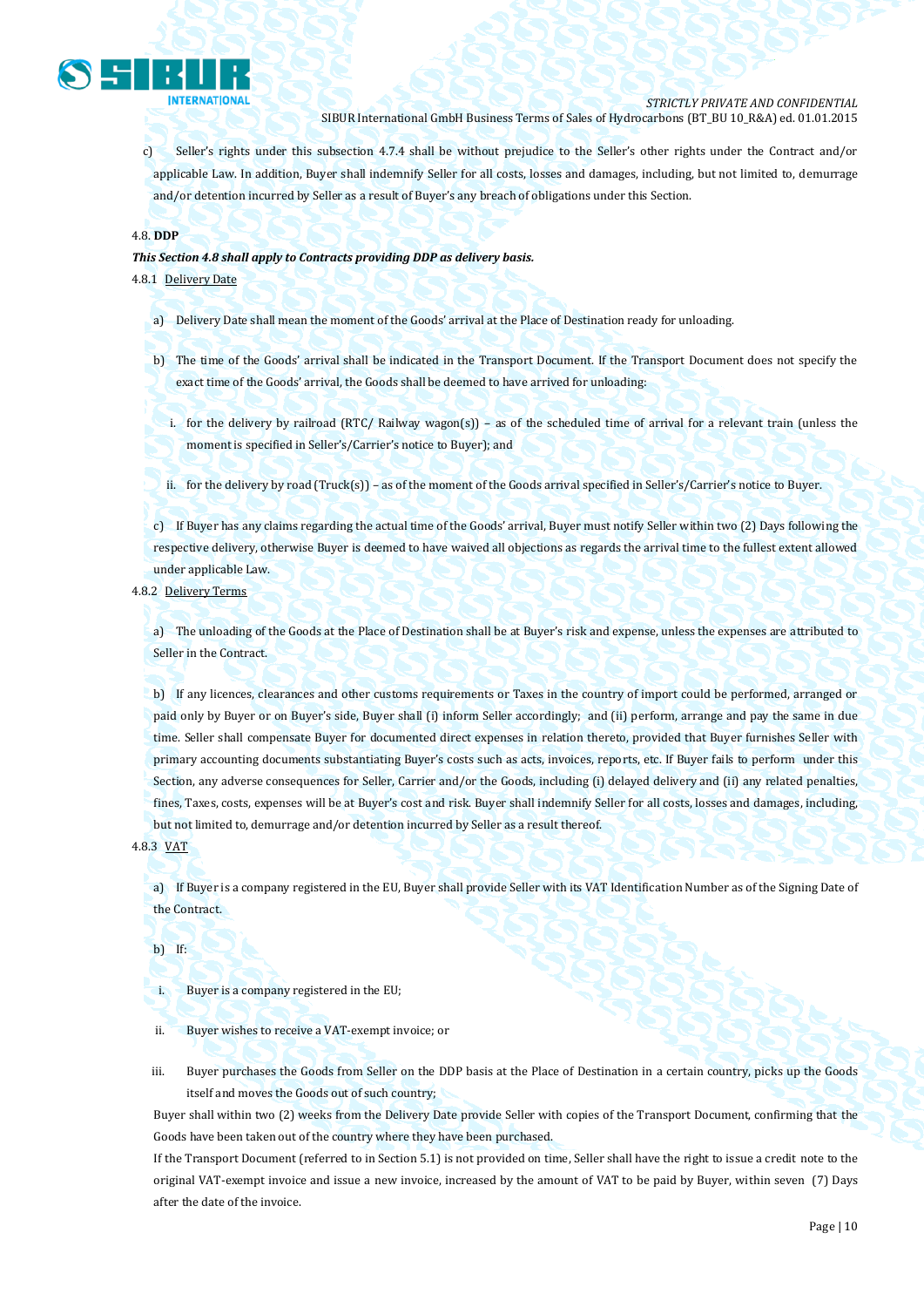

# **PARAGRAPH V TRANSPORTATION**

#### 5.1. **General conditions of transportation**

- a) The Transport Document hereunder and the Contract shall be:
	- Railway bill (or "RWB" or "Rail way bill" or "CIM consignment note") for delivery by RTC/Railway wagon(s);
	- CMR or TIR (or consignment note) or TIR for delivery by Truck(s).
- b) Delivery of the Goods shall be immediately followed and witnessed by presentation by Seller to Buyer or the Carrier, or Buyer's representative, of a valid Transport Document. Such document shall be signed and marked by Seller and the Carrier at the place of loading and shall be deemed conclusive proof of delivery by Seller.
- c) Buyer warrants that the Place of Destination is (i) reachable by the agreed means of transport and (ii) suitable and equipped, if necessary, for unloading of the Goods.

## 5.2. **Defective RTC/Railway wagon(s) and/or the Truck(s)**

If Buyer (or Buyer's authorised representative, or Buyer's Carrier, or any other party on Buyer's side or for whom Buyer bears responsibility) returns any RTC/Railway wagon(s) and/or the Truck(s) defective, unrepaired, and/or damaged, and/or unclean, and/or not fully unloaded, and/or otherwise unfit for the purposes, which such Truck is usually used for, thne Buyer shall reimburse all and anycosts and expenses of Seller arising out of or in connection with such Defective RTC/Railway wagon(s) and/or the Truck(s).

#### 5.3. **Special conditions of transportation by RTC/railway wagon(s)**

## *This Section 5.3. shall apply Contracts specifying delivery by RTC/Railway wagon(s).*

- 5.3.1. Where Seller expressly or impliedly provides Buyer with a range of dates of dispatch of the Goods within the Shipment period or arrival of RTC / Railway wagon(s) loaded with the Goods, dispatch may be performed on any of the dates provided.
- 5.3.2. No later than three (3) Business Days after dispatch of the Goods by RTC / Railway wagon(s) Seller shall provide by electronic mail or facsimile the Buyer with all information necessary for the unloading of the Goods:
- a) the Contract reference number;
- b) Railway bill reference number(s);
- c) RTC / Railway wagon(s) identification number(s);
- d) description of the Goods and their Railway bill quantity.
- 5.3.3. Buyer may at its own discretion provide the Seller with written instructions for unloading of the Goods by Buyer. In case such information is provided, Seller may undertake to cause his Carrier or his representatives / employees to follow such instructions to the extent practicable, provided that Seller shall be under no obligation to provide such assistance.
- 5.3.4. The Buyer warrants that the railway zone at Place of Destination shall be safe and well suited for delivery of the Goods. The Buyer shall be liable for and shall indemnify Seller in respect of any loss or damage, including but not limited to any liability for damage to the RTC / Railway wagon(s), surroundings, environment and people, additional costs or expenses arising out of and in relation to any failure of Buyer to nominate a safe railway zone at Place of Destination.
- 5.3.5. Notice of Arrival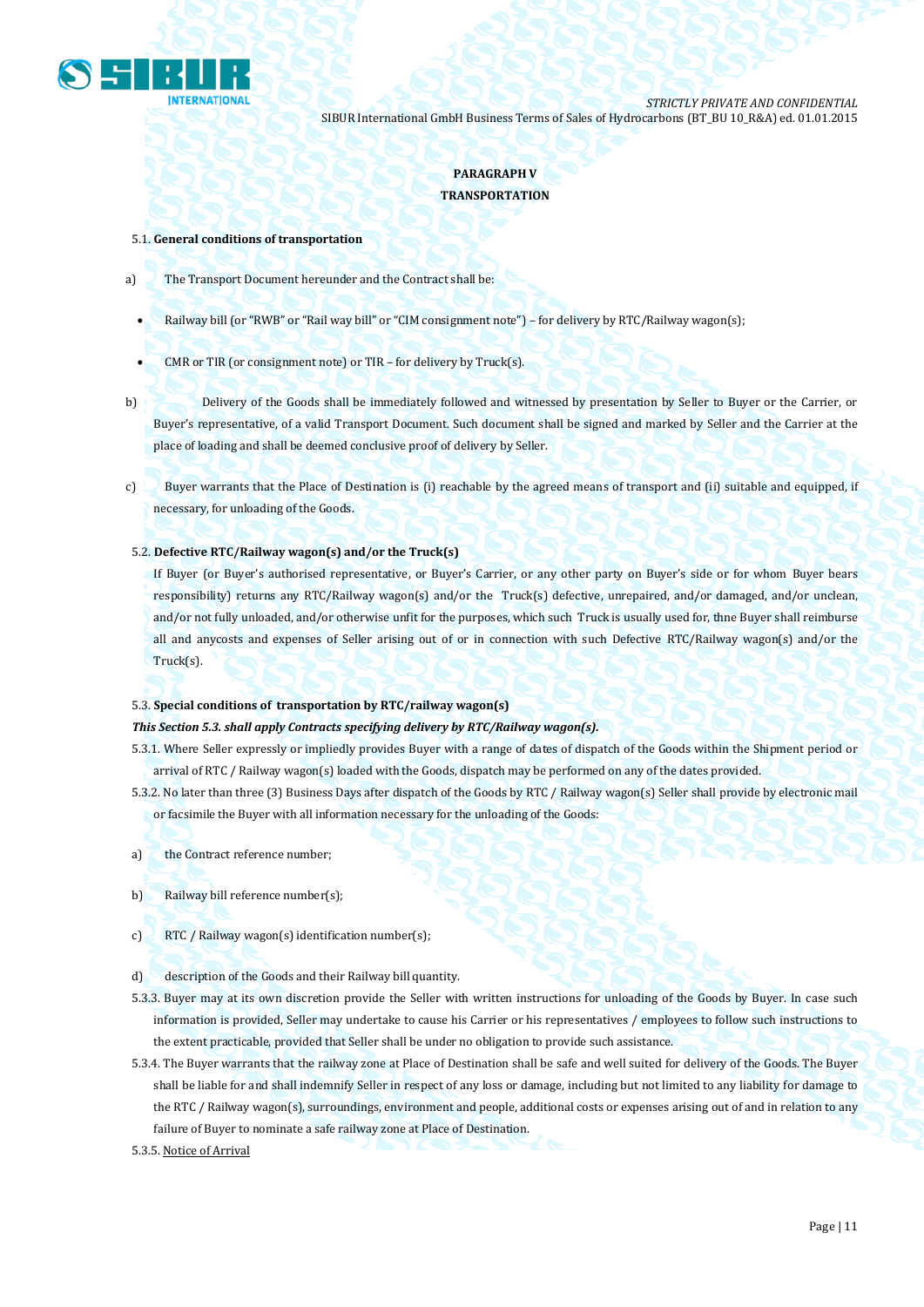

- a) Buyer shall obtain the Notice of Arrival of the Goods at the Place of Destination station ("NOA") from the railway station's authorised authorities using Buyer's available contact information in accordance with customary rules at the railway station.
- b) Buyer shall ensure the Carrier's timely presence at the Place of Destination at the Delivery Date for unloading of the Goods.
- c) Carrier's absence at the Place of Destination shall be without prejudice to Seller's successful delivery of the Goods for the purpose of the Contract.
- 5.3.6. Railway transportation agreement conditions
- a) Seller may arrange transportation in accordance with the railway transportation agreement, executed by and between Seller and the Carrier. Without prejudice to the generality of the foregoing, such conditions shall be deemed to include the provision that where, at any time:
	- i. importation of the Goods at the unloading railway zone is prohibited under the laws of the country in which such Goods were produced, or by regulations, rules, directives or guidelines applied by the government of that country or any relevant agency thereof; and/or
	- ii. the country, state, territory or region at which the Place of Destination is located becomes a restricted railway zone, the Goods shall be unloaded at an alternative railway zone nominated by Buyer that is not subject to any such prohibition and that is accepted by Seller (which acceptance shall not be unreasonably withheld).
- b) In the case referred to subsection 5.3.6 (a) above, such alternative railway zone shall be deemed to be the Place of Destination stipulated under the Contract for the relevant Shipment and all extra expenses (if any) involved in the RTC / Railway wagon(s) reaching such alternative Place of Destination shall be for Buyer's account.
- 5.3.7. Buyer's Right to Require

Buyer has the right to request extra services in relation to the Goods at the Place of Destination which services shall not be deemed to be included in the Total Goods Value. The Parties determine the scope of such services by mutual written agreement no later than three (3) Days before Estimated Time of Arrival of the RTC/Railway wagon(s). Where Buyer, by written instruction to Seller, requests that such services should be provided, then Buyer shall indemnify and hold Seller harmless against any liability, loss, damage, delay and/or expenses that Seller may incur by reason of complying with Buyer's request. The indemnity provided by Buyer to Seller shall be not less than the liability Seller incurs to RTC / Railway wagon(s) owners in order to comply with Buyer's request.

- 5.3.8. Damage to RTC and Wagons
- a) It is presumed that the RTC/Railway wagon(s) arrives at the Place of Destination for unloading in good condition, unless Buyer has promptly (but not later than one (1) Day after the RTC/Railway wagon(s) arrival) informed Seller of such defects. If the defects are revealed later than the above mentioned term, Buyer shall pay repair costs or expenses of the Carrier or Seller within five (5) Business days upon Seller's or Carrier's respective invoice.
- b) Within three (3) Business days prior to dispatch of the respective Shipment, Buyer shall provide Seller with the Transportation information, including the delivery period, reference to the number and the Signing Date of the Contract, quantity of the Goods, full name and address of the consignee, railway code of the consignee, name of the destination railway station, railway station's confirmation to accept the Goods.
- c) Upon prior written request of Buyer, Seller shall arrange for plans (the "Plans") of transportation of the Goods by rail. The procedure and dates for issuance of the Plans shall be regulated by the applicable local laws and regulation.
- d) Should the Plans be not fulfilled, through the fault of either of the Parties, the Party at fault shall be liable for all damages or fines imposed by the railway(s).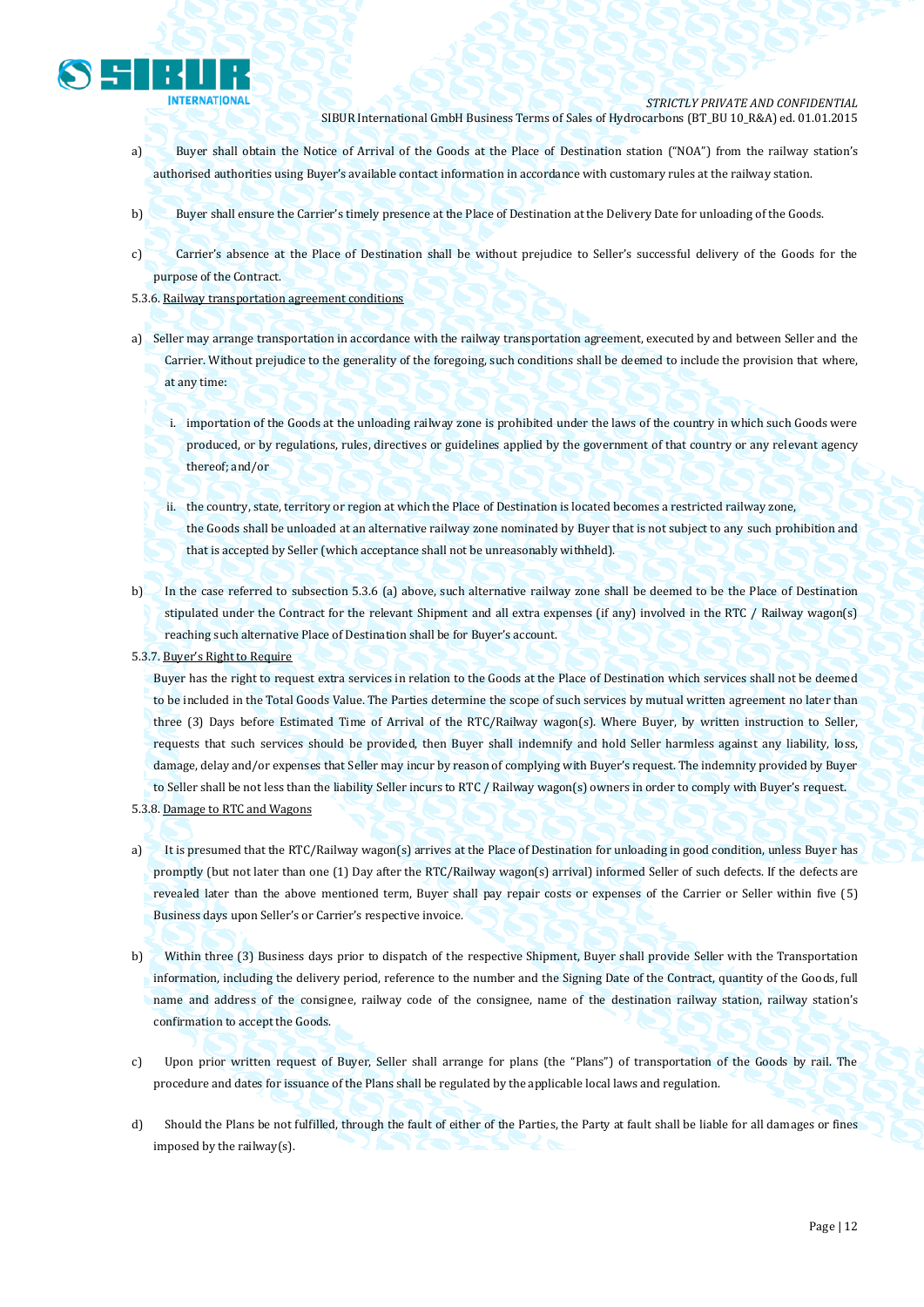

- e) In case of impossibility to unload the Goods due to any technical reasons during periods indicated in the Contract and/or hereof, Buyer shall notify Seller accordingly (by telegram, fax, mail or email) within (twenty-four) (24) hours from the moment of the Rail tank-car arrival to the station of destination.
- f) In case of the Rail tank-car damage caused within the time period of its use byBuyer or Buyer's counterparties, Buyer shall immediately inform Seller about the occurrence of such event and recover losses incurred due to Rail tank-car damage within sixty (60) Days from the date of Seller's demand. In case the Rail tank-car is lost within the time period of its disposal of Buyer or Buyer's counterparties, Buyer shall pay to Seller the amount that covers market value of a Rail tank-car of identical model and year of manufacture including costs incurred for putting it into operation. A Rail tank-car is considered lost if it is not returned to Seller within one hundred and twenty (120) Days from the date of the Goods dispatch.
- g) If Buyer redresses the Goods or cannot accept the Goods, Buyer shall notify Seller of these changes in writing not later than three (3) Business Days before the planned date of dispatch. All expenses of Seller (including fines and penalties), caused by Buyers' actions. The Parties shall endeavour to mitigate losses.
- h) Neither Buyer nor the Buyer's consignee shall redirect Rail tank-cars without Seller's prior Consent. Seller is entitled to charge the Buyer (the Buyer's consignee) for unauthorized redirection at the rate at least fifty-two (52) EUR (unless the customary rules of the respective railway station provide otherwise) for each Day of usage of each Rail tank-car. Buyer shall ensure that each Rail tank-cars is unloaded to a level of seven-tenths of one per cent (0.7%) bar, if applicable. Buyer and/or Buyer's consignee shall return the empty Rail tank-cars in acceptable technical and commercial condition with the sealed documents required for the proper return of the Rail tank-cars to the initial railway loading station or any other station as per Seller's instructions.
- i) Buyer shall reimburse to Seller all documented costs and expenses caused by the improper completion of the documents mentioned in subsection 5.3.8 (h) hereof, if such results in a Rail tank-car arriving at the wrong railway station. If such documents for the Railtank cars return are completed in accordance with Seller's instructions, Buyer shall not be responsible for their return emptied to the wrong railway station.
- j) Seller shall advise its instructions to Buyer for empty Rail tank-cars by written notice not later than the arrival of full Rail tank-cars to the Place of Destination (the date of the Goods' delivery). Otherwise Buyer shall not be held liable for possible costs which may arise due to absence of instructions and/or improper completion of the return Railway bill for return of empty Rail tank-cars. After the Rail tank-car is unloaded, Buyer shall install plugs at corner and control valves to seal the neck bonnet and fix it by all bolts. Buyer shall ensure that the bonnet is not removed from the neck flange is not allowed. Seller is entitled to charge Buyer with incurred losses for the plugs at corner and control valves of the Rail tank-car not being installed at the place of unloading.

## 5.4 **Special Conditions of transportation by Truck(s)**

## *This Section 5.4. shall be applied when the Contract specifies delivery by road (Truck(s)).*

5.4.1. Where Seller expressly or impliedly provides Buyer with a range of dates within an agreed period of delivery or arrival of Truck(s) loaded with the Goods, delivery of the Goods may be performed on any of the dates provided.

No later than one (1) Day after dispatch of the Goods by Truck(s) Seller shall provide Buyer by e-mail or facsimile with all information necessary for unloading of the Goods:

- (a) Contract reference number;
- (b) CMR consignment note reference number(s);
- (c) Truck identification number(s);
- (d) description of the Goods and their CMR consignment note quantity;
- (e) Estimated Time of Arrival of Truck(s); and
- (f) number of issued CMR consignment notes.
- 5.4.2**.** Seller has the right to substitute any Truck(s) identified under subsection 5.4.1(c) and provide Buyer with new information not later than two (2) Days before the Estimated Time of Arrival of the Truck(s). Such substitution shall always be subject to the requirements that Truck(s) of a similar size be provided and that the quantity to be loaded shall not, without prior written Consent of the Buyer, differ by more than five per cent. (5%) from the quantity specified in the present Contract.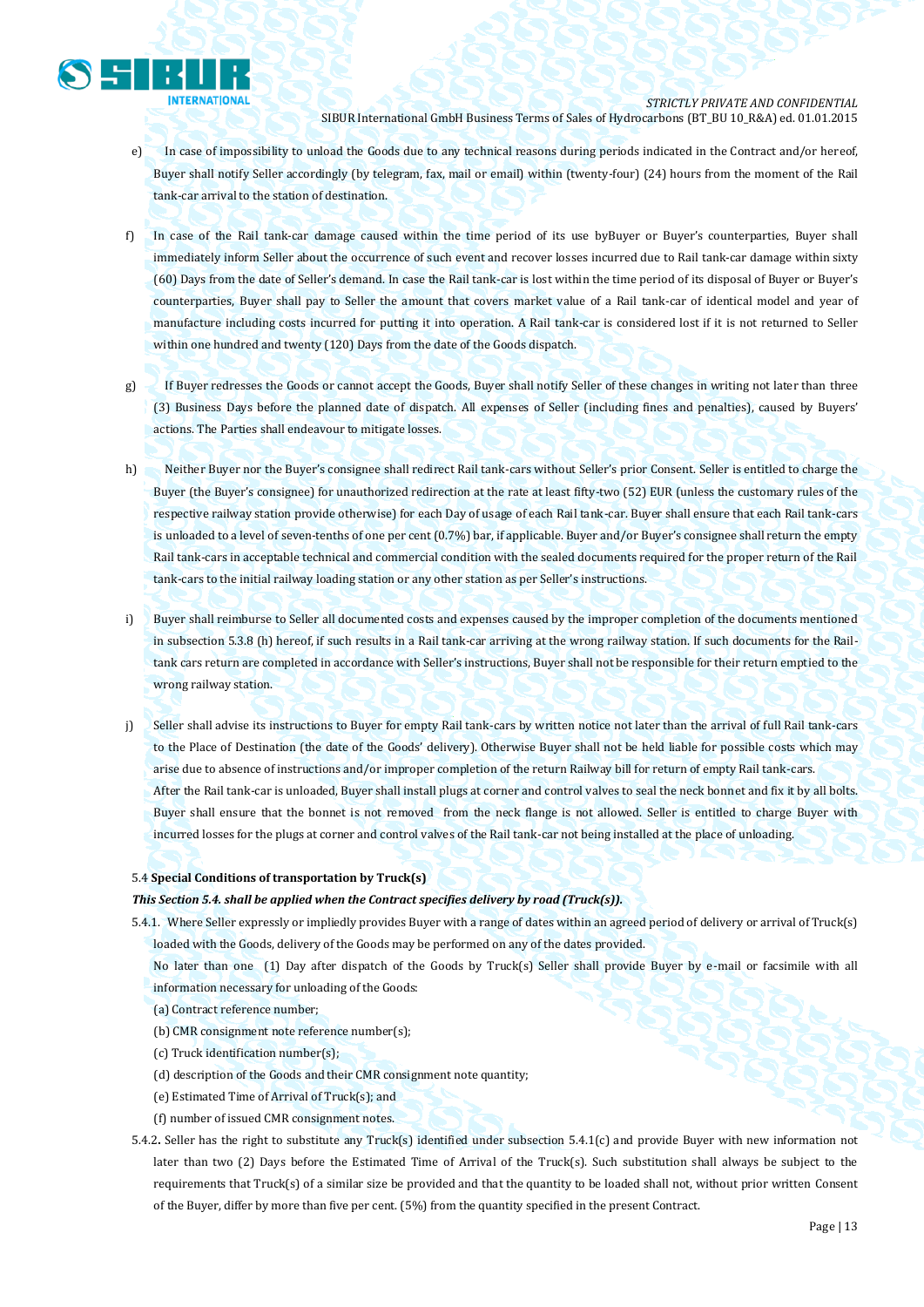

- 5.4.3**.** Buyer may at its own discretion provide the Seller with written instructions for unloading of the Goods by Buyer. In case such information is provided, Seller may undertake to cause his Carrier or his representatives / employees to follow such instructions to the extent practicable; provided that Seller shall be under no obligation to provide such assistance.
- 5.4.4. Buyer warrants that the Place of Destination shall be safe and well suited for delivery of the Goods. Buyer shall be liable for and shall indemnify Seller of any losses or damage, including but not limited to any liability for damage to Truck(s), surroundings, environment and people, additional costs or expenses arising out of and/or in relation to any failure of Buyer to nominate a safe Place of Destination.
- 5.4.5. Buyer shall have a representative on-time and present at the Place of Destination at the Delivery Date for unloading of the Goods, but the presence of such a representative shall not be a requirement for Seller's delivery of Goods under the Contract.

#### 5.4.6. Truck transportation agreement conditions

i. Seller may arrange transportation of the Goods in accordance with the Truck transportation agreement(s) executed by and between Seller and the Carrier. Without prejudice to the generality of the foregoing, for the purposes of the Contract such agreement shall be deemed to provide that if:

a) importation of the Goods at the Place of Destination is prohibited under the laws of the country in which such Goods were produced, or by regulations, rules, directives or guidelines applied by the government of that country or any relevant agency thereof; and/or

b) the country, state, territory or region at which the Place of Destination is located becomes a restricted zone,

the Goods shall be unloaded at an alternative location nominated by Buyer that is not subject to any such prohibition and that is accepted by Seller (which acceptance shall not be unreasonably withheld).

ii. The alternative Place of Destination referred to in subsection 5.4.6 (i) above shall be deemed to be the Place of Destination stipulated under the Contract for the respective Shipment and Buyer shall pay all extra expenses (if any) involved in the Truck's reaching such alternative Place of Destination.

5.4.7. Buyer's right to require

Buyer may request, by written instruction to the Seller, extra services in relation to the Goods at the Place of Destination which shall be included in the Total Goods Value. Such services, if any, shall be rendered under a written agreement entered into no later than three (3) Days before the Estimated Time of Arrival of the Truck(s). Where Buyer requests such services. Buyer shall indemnify Seller and hold it harmless against any liability, loss, damage, delay or expenses that Seller may sustain by reason of complying with Buyer's request. Buyer's indemnification of Seller shall be no less than the liability of Seller to the Truck owner in connection with Buyer's request.

# **PARAGRAPH VI SHIPMENT PERIOD**

6.1. The Shipment Date shall be specified in the Transport Document.

6.2. (i) If the Parties agree that the Shipment period shall be any month of a year without indication of the dates, and (ii) if within ten (10) Days prior to the last day of such month the dates of dispatch are not agreed by the Parties, Seller shall be entitled not to deliver the respective Shipment and/or sell such Shipment to any Third party and shall not be liable to Buyer for such non-delivery or for any losses and expenses incurred by Buyer. If Seller decides to sell the respective Shipment to any Third party Buyer shall reimburse to Seller all expenses arising out and/or in connection with such sales.

#### 6.3. **Transportation information**

a) If the Goods' transportation is arranged by Seller, Buyer shall submit to Seller the Transportation information required for the transportation and delivery of the Goods via facsimile, or by other means agreed upon by the Parties at least five (5) Business Days before the first Day of laytime of each Shipment.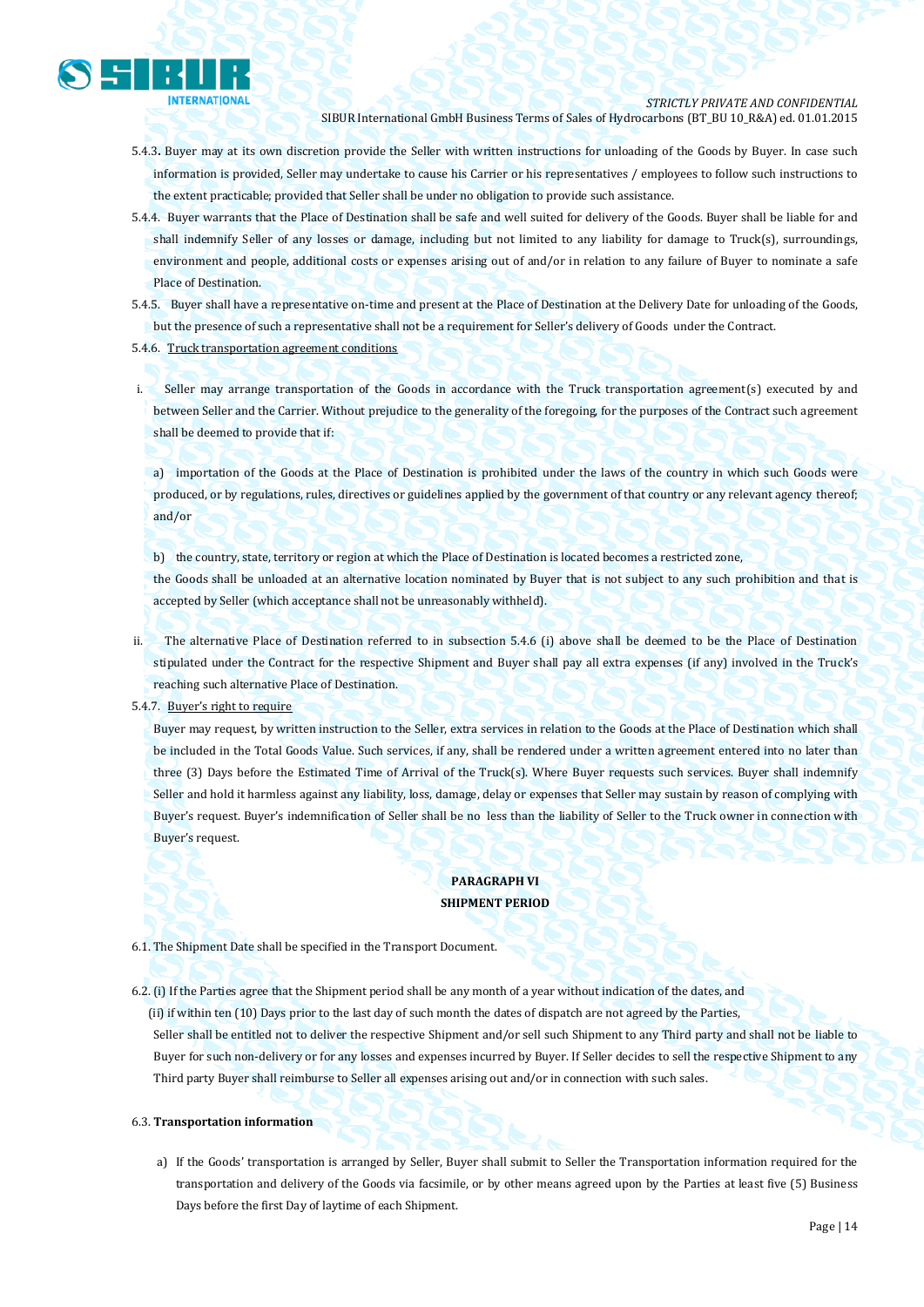

- b) The Transportation information shall include:
	- all instructions regarding customary documentation which may be required at the Place of Destination;
	- the identity of the Terminal(s) at the Place of Destination, with instructions to enable the Carrier to prepare and submit necessary information to the customs or border authorities; and
	- any other documents requested by Seller.
- c) Should Buyer fail to timely submit the Transportation information, Seller may at its sole discretion elect to extend the time for delivery of the Goods which, if so extended, will not constitute a waiver of the Buyer's breach of the Contract.
- d) Seller shall send to Buyer the details of the dispatched Shipment via e-mail, facsimile or by other means agreed upon by the Parties within five (5) Business Days after dispatch of the Goods.
- e) Any delays in loading the Goods at the Place of Shipment (including where Seller is entitled to delay delivery of the Goods) or in unloading the Goods at the Place of Destination caused by Buyer's failure to provide any necessary Transportation information, or as a result of omissions or inaccuracies in the Transportation information provided, will be for the Buyer's account. Buyer shall indemnify Seller for all costs, losses and damages, including, but not limited to, demurrage and/or detention incurred by Seller as a result thereof.

# **PARAGRAPH VII LAYTIME**

- 7.1. The time allowed to Buyer for the loading or unloading of the Goods deliverable under the Contract shall be as set out in the Contract.
- 7.2. Sundays and Holidays shall be included, unless unloading on the Sunday or Holiday in question is prohibited by Law or regulation or custom at the unloading Terminal and/or unloading railway zone.

## 7.3. **LAYTIME – delivery by railway (RTC/Railway wagon(s))**

#### *This Section 7.3 shall apply to Contracts specifying delivery by railway (RTC/Railway wagon(s))*

- a) If the amount of permitted laytime is not set out in the Contract, laytime shall be twenty four (24) hours, unless otherwise expressly mutually agreed by the Parties in writing.
- b) Laytime shall commence: one (1) Day after the relevant train or Truck has arrived at the Place of Destination. For the purpose of calculating of the unloading time, unloading shall be deemed to have been completed upon removal of last item of the Goods from the last RTC/Railway wagon(s).
- c) The train will be deemed to have arrived according to the schedule (the exact time of arrival, when required, can be determined from the records of the relevant railway station). If the train has not released the railway track within the laytime period or promptly thereafter through no fault of Seller (including, without limitation, where Buyer is required to unload the Goods and has failed to unload them in a timely manner) and this resulted in additional costs, expenses or losses for Seller, then Buyer shall reimburse to Seller all such costs, expenses and/or losses.

#### 7.4. **LAYTIME – delivery by road (Truck(s))**

*This Section 7.4. shall be applied when the Contract specifies delivery by road (Truck(s)).*

a) If the amount of laytime permitted is not set out in the Contract, laytime shall be six (6) hours, unless otherwise expressly mutually agreed by the Parties in writing.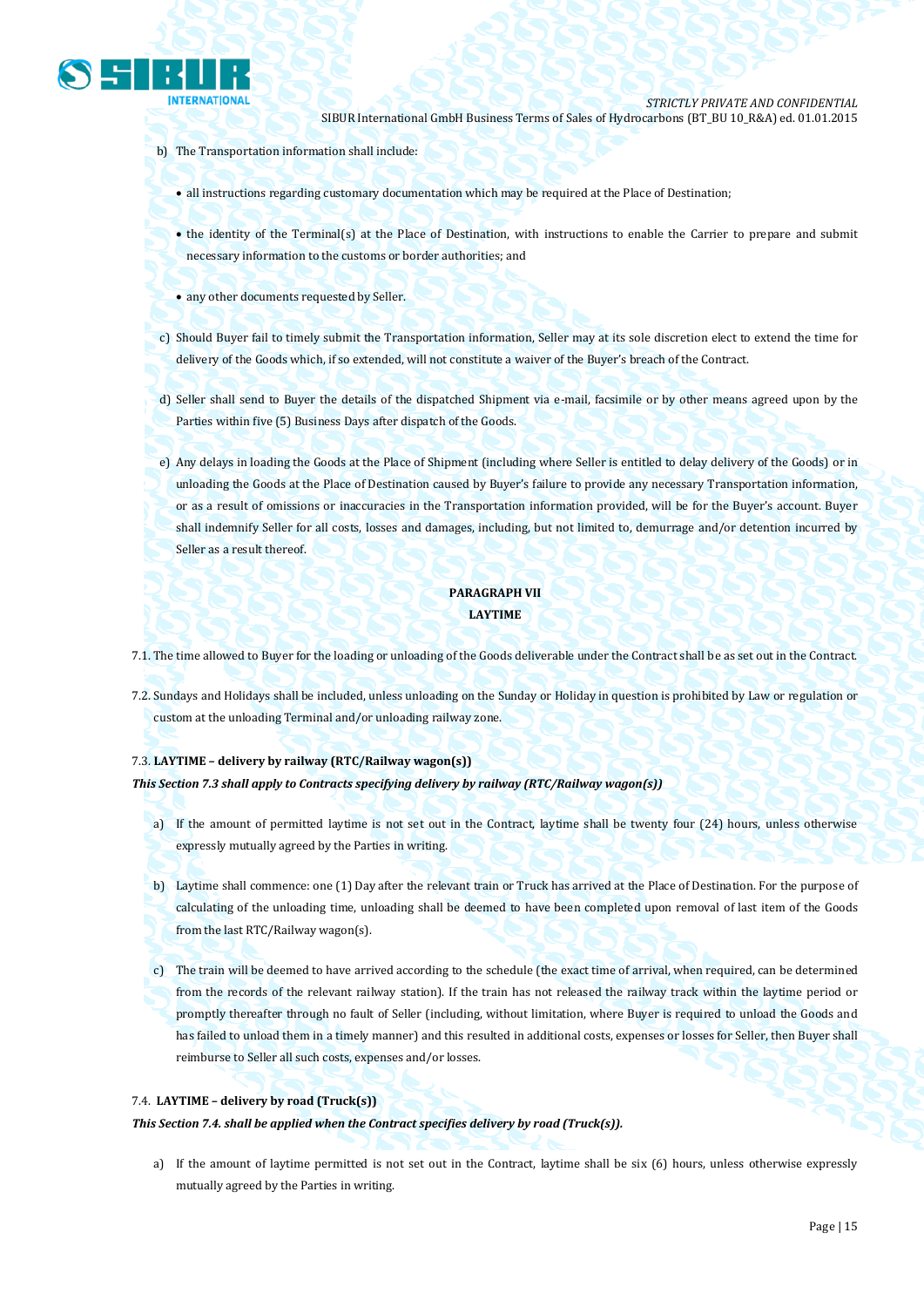

- b) Laytime shall commence three (3) hours after the relevant Truck(s) has arrived at the Place of Destination. For the purpose of calculating of the unloading time, unloading shall be deemed to have been completed upon removal of last item of the Goods from the last Truck(s).
- c) The Truck(s) will be deemed to have arrived as of the time when the Carrier gives notice of such. Buyer may not refuse to certify receipt of such notice and the time of arrival shall be determined according to the Carrier's records. Buyer shall pay in full any expenses and costs of Carrier and/or Seller related to Buyer's refusal to certify any such notice.

# **PARAGRAPH VIII DEMURRAGE**

- 8.1. If the Goods are not loaded or unloaded (whichever is applicable) by the Party required to load or unload the Goods (whichever is applicable) within the time allowed in accordance with the laytime provisions hereof and/or the Contract, such Party shall pay to the other Party demurrage in respect of the excess time at the rate set out in the Contract.
- 8.2. Unless the Contract provides otherwise , no Force Majeure Event shall affect the running of laytime or vary or excuse the obligation to pay demurrage. The Party required to load or unload (as the case may be) the Goods shall indemnify the other Party for all demurrage costs resulting from delay in loading or unloading of the Goods by the Party required to load or unload the Goods.
- 8.3. Where no demurrage rate has been provided in the Contract, the demurrage rate for delivery by railway (RTC/Railway wagon(s)) shall be fifty two (52) EUR per each RTC/Railway wagon(s)(as may be amended from time to time) or for delivery by railway (RTC/Railway wagon(s) and Truck(s) as set out in the relevant agreement with the Carrier or, if the agreement does not specify a demurrage rate, at the market rate for the applicable means of Transport on the date of the completion of loading/unloading as shall be assessed by a mutually agreed independent broker. In the event that the Parties do not agree on a mutually acceptable broker, then each Party will appoint an independent broker and the two so appointed will appoint a third. The assessment that is the furthest away from the median will be discounted and the applicable demurrage rate will be the average of the two remaining assessments.
- 8.4. If the Party which shall load/unload the Goods (whichever is applicable) does not load/unload the Goods within the time allowed in accordance with the laytime provisions hereof and/or of the Contract such Party shall be liable for demurrage for any delay even if such delay caused by the fault or the failure of any of its counter party in the chain engaged such Party in default in frame of the performance of the Contract. In such cases the Party in default shall pay to the other Party all costs and expenses incurred by such other Party as a result thereof. For the avoidance of doubt, such Party in default shall remain liable to pay the other Party demurrage on the terms and conditions set forth in this Paragraph VIII and/or the Contract, irrespective of whether the demurrage claim is settled between the Party in default and any of its counter parties in the chain engaged by the Party in default in frame of the performance of the Contract.
- 8.5. Unless the Contract provides otherwise, demurrage claims must be addressed to the other Party within nine (9) months after the Delivery Date); however, it shall not be considered as time-barred by this Section. The Parties consider this period reasonable as they agree that customarily carriers make demurrage claimswithin approximately six (6) months after the Delivery Date.
- 8.6. Demurrage claims shall be considered within thirty (30) Days after their receipt by a relevant Party and shall be paid by the relevant Party not later than fourteen (14) Days after receipt of the other Party's invoice. If no substantiated comments have been given within the specified thirty (30) Days period, the claim shall be deemed accepted.

**PARAGRAPH IX PRICE**

9.1. The Price for the Goods shall be determined in the Contract.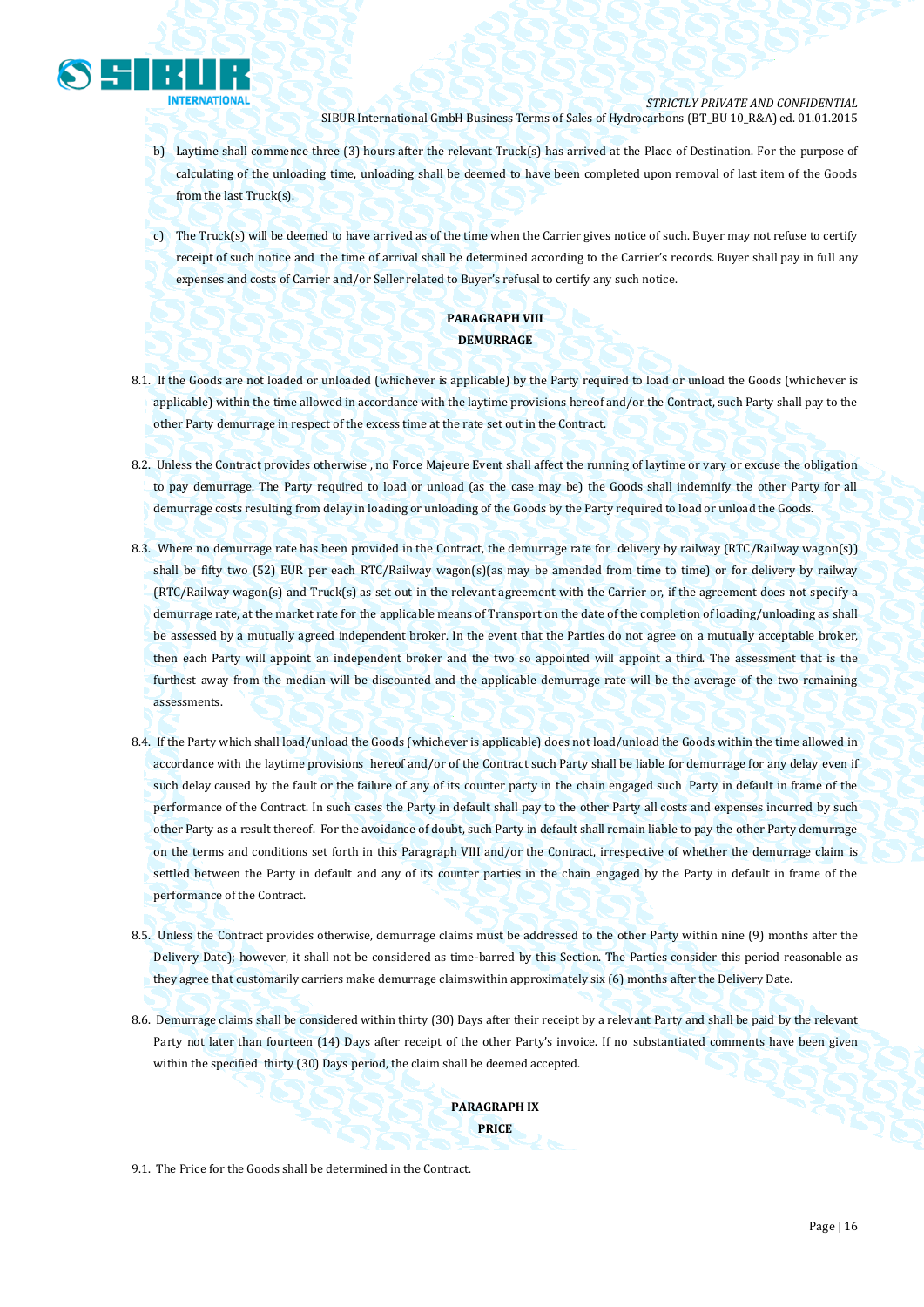

# *STRICTLY PRIVATE AND CONFIDENTIAL*

SIBUR International GmbH Business Terms of Sales of Hydrocarbons (BT\_BU 10\_R&A) ed. 01.01.2015

- 9.2. Should the final Price for the Goods not be known at the time of invoicing, the Seller shall prepare a provisional invoice based upon the pricing information available at the time and the Buyer shall make payment against the provisional invoice. The provisional invoice shall, unless otherwise agreed between the Parties in the Contract, be based upon 100 % (one hundred per cent) of the quantity specified in the Transport Document and the preliminary Price calculated based on the formula specified in the Contract.
- 9.2.1. If the amount paid by the Buyer against provisional invoice for the Goods is less than the amount due to be paid for the Actual Contract Quantity at the agreed (final) Price, calculated according to the formula specified in the Contract, the Buyer shall effect the payment of such outstanding balance within 3 (three) Business days of the receipt of the Seller's final invoice which shall be prepared as soon as practicable after all the relevant pricing information becomes available to the Seller.
- 9.2.2. If the amount paid by the Buyer against provisional invoice for the Goods exceeds the amount due to be paid for the Actual Contract Quantity at the agreed (final) Price, calculated according to the formula specified in the Contract, the Seller shall issue the final invoice (which shall be prepared as soon as practicable after all the relevant pricing information becomes available to the Seller) and request the Buyer if (i) such difference between the amounts will be applied to the further deliveries if applicable or (ii) the Seller shall return such difference between the amounts within 3 (three) Business days of a mutually acceptable appropriate Verification Act being executed by the Parties. If the Buyer selects option (ii), then Verification Act shall be prepared and sent by the Seller to the Buyer within 2 (two) Business days upon receipt of the Buyer's respective decision in writing.

# **PARAGRAPH X**

# **PAYMENT TERMS**

Unless otherwise specified in this Business Terms general payment terms shall be in accordance with Part III ("GENERAL PAYMENT *TERMS") of the General Terms* **Section 10.1. Prepayment (advance payment)**

*This Section 10.1 applies to Contracts specifying Prepayment, unless the Contract provides otherwise*

## 10.1.1. Buyer shall pay for the Goods as follows:

- i. The Buyer shall pay one hundred per cent (100%) of the amounts specified in Seller's proforma invoice in advance of delivery within five (5) Business Days after the date of the invoice but no later than three (3) Business Days prior to the Goods' dispatch by the Manufacturer as indicated in the invoice.
- ii. Buyer shall payt by wire transfer and without deduction or setoff into Seller's bank account and Buyer shall indicate the number and the Signing Date of the Contract/Amendment and proforma invoice number in the payment reference .
- iii. If the amount paid by Buyer as Prepayment for the Goods is less than the amount due to be paid for the Actual Contract Quantity or the Actual Monthly Quantity (as the case may be) Buyer shall pay the outstanding balance within five (5) Days of Seller's invoice for the balance.
- iv. If the amount paid by Buyer as Prepayment for the Goods exceeds the amount due to be paid for the Actual Contract Quantity or the Actual Monthly Quantity (as the case may be) the Parties shall mutually agree whether (i) the difference will be applied to future Shipments, if applicable or (ii) the Seller shall return such difference between the amounts within five (5) Business Days of the signing of the Verification Act by the Parties.

## **Section 10.2. Post payment**

*This Section 10.2 applies to Contracts specifying Post payment***,** *unless the Contract provides otherwise*

- 10.2.1 Buyer shall pay one hundred per cent (100%) of the amounts specified in Seller's invoice not later than the date specified in the Contract.
- 10.2.2 Partial payments shall be allowed, subject to subsection10.2.1 above.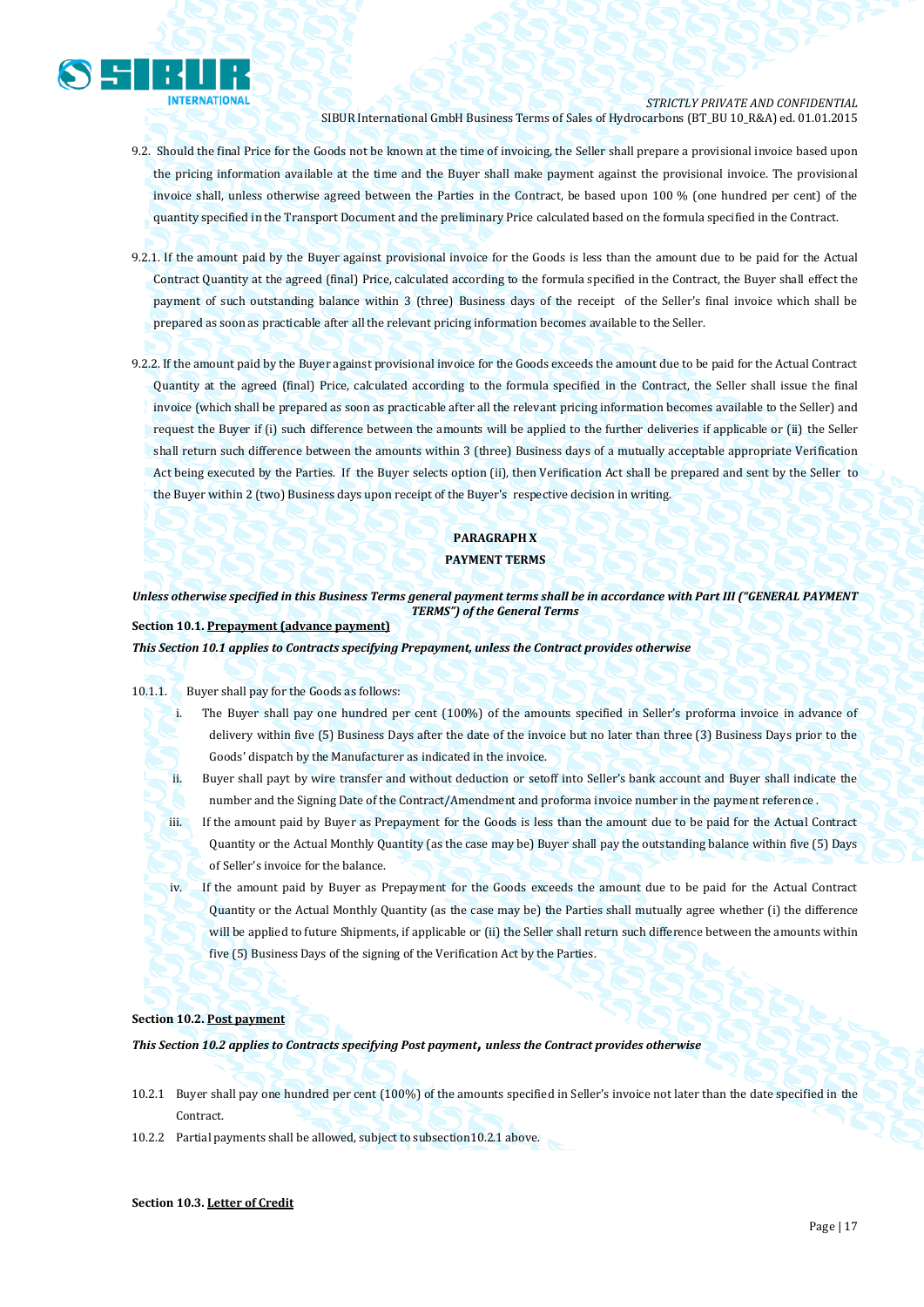

## *This Section 10.3 applies to Contracts specifying Letter of Credit, unless the Contract provides otherwise*

- 10.3.1 Issuance of the Letter of Credit. Buyer shall procure issuance of the Letter of Credit within five (5) Business Days from the Signing Date in accordance with these Business Terms and the Contract.
- 10.3.2 Validity period of the Letter of Credit. The validity period for the Letter of Credit shall cover the payment period in the Contract plus thirty (30) Days, provided, however, that the total minimum validity period shall be no less than ninety (90) Days. Buyer shall procure that the validity period of the Letter of Credit shall be extended if a Force Majeure Event extends the payment period under the Contract.

## 10.3.3 Documents

- Buyer shall procure that:
- (a) the only documents required to be presented by Seller to collect under the Letter of Credit shall be the following:
- i. Seller's invoice (fax or email copy); and
- ii. Transport Document;
- (b) documents prepared in Russian are acceptable; and
- (c) minor mistakes and misprints in the documents are acceptable.

## 10,3.4 Letter of Credit Conditions

The payment for the Goods shall be effected by Buyer as follows:

- i. Buyer shall procure issuance in favour of Seller an irrevocable and divisible Letter of Credit payable at sight in strict accordance with the terms and from a bank and in a form confirmed in writing by Seller but in any case prior to the dispatch of Goods;
- ii. Buyer shall provide Seller with the draft of such irrevocable Letter of Credit for Seller's preliminary written approval;
- iii. Expenses in connection with the opening, amendment and utilisation of the Letter of Credit shall be paid by Buyer; and
- iv. The Letter of Credit shall be issued in the amount of one hundred and ten per cent (110%) of the Price multiplied by the Shipment quantity of the Goods to be delivered.

# **Section 10.4. Security of the Buyer's Payment Obligations**

*This Section 10.4 applies to Contracts specifying the Security of the Buyer's payment obligations*

## 10.4.1 Stand-by Letter of Credit

a)Issuance of Stand-by-Letter of Credit. The Buyer shall procure the issuance of a Stand-by Letter of Credit within five (5) Business Days from the Signing Date in accordance with these Business Terms and the Contract.

b) Validity period. The validity period for the Stand-by Letter of Credit shall be ninety (90) Days.

c)Stand-by-Letter of Credit procedure. If Buyer fails to pay one hundred per cent (100%) of the amount specified in Seller's invoice

- within the time specified in the Contract the Seller may immediately look to the Stand-By Letter of Credit against the presentation by Seller to Seller's bank (as specified in Seller's invoice) of the following documents:
- i. Seller's (Beneficiary) letter with the following statements (telex, fax or email acceptable):
	- the Seller has delivered the Goods in conformity with the Contract and these Business Terms and the invoice has been sent to the Buyer; and
	- payment of Seller's invoice for delivery of the Goods is properly due to the Seller, and such payment has not been made to the Seller by the Buyer within the terms of the Contract;
- ii. copy of the Seller's invoice (telex, fax or email acceptable);
- iii. Transport Document (telex, fax or email acceptable).
- d) Stand-by Letter of Credit Conditions. Buyer shall pay for the Goods as follows:

**i.** Buyer shall procure issuance in favour of the Seller an irrevocable Stand-By Letter of Credit payable in accordance with the terms and from a bank and in a form confirmed in writing by Seller but in any case prior to the Goods' dispatch.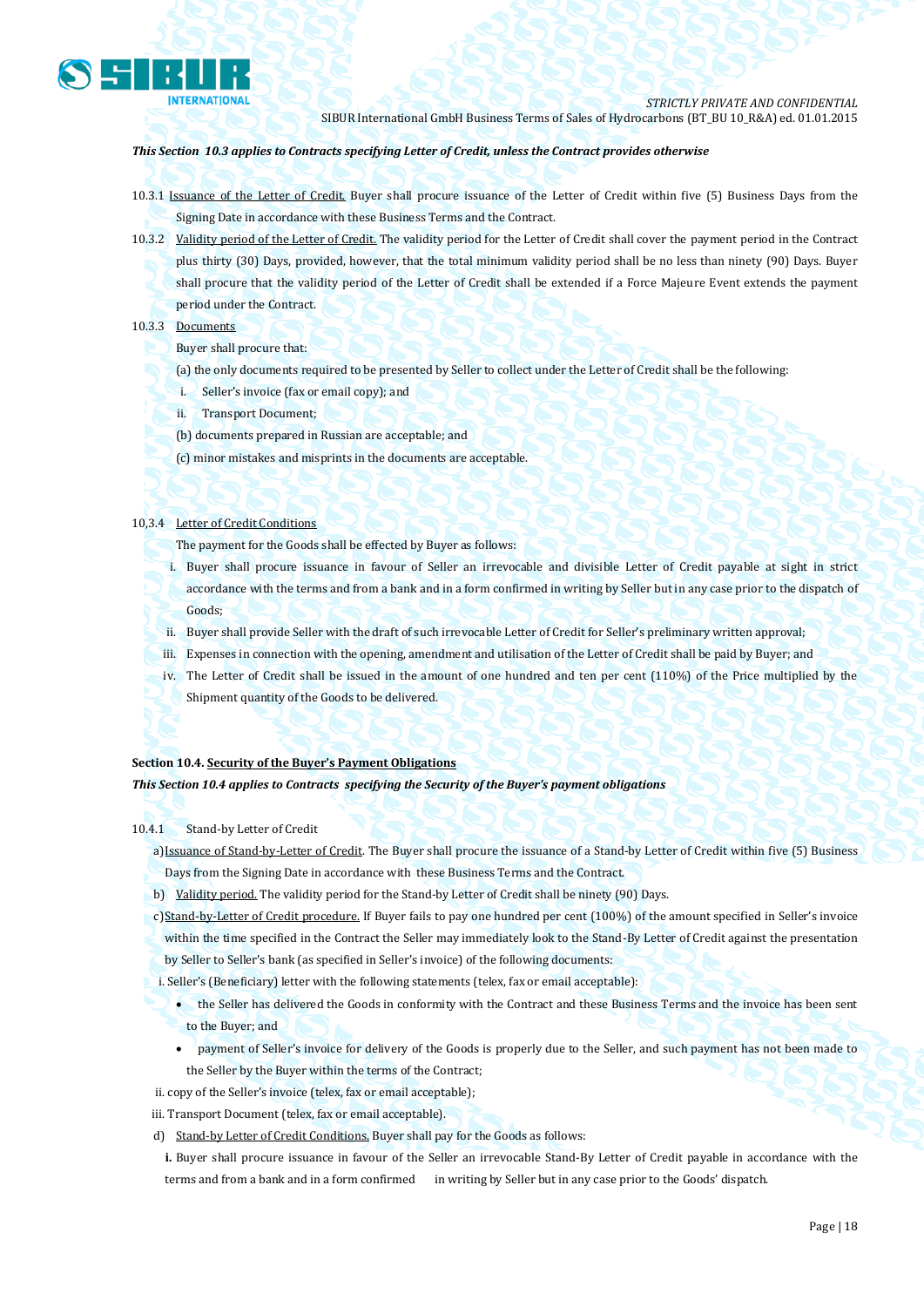*STRICTLY PRIVATE AND CONFIDENTIAL*

SIBUR International GmbH Business Terms of Sales of Hydrocarbons (BT\_BU 10\_R&A) ed. 01.01.2015

**ii.** The Stand-By Letter of Credit shall be issued for the amount of one hundred and ten per cent (110 %) of the Planned Contract Quantity or the Planned Monthly Quantity (as the case may be) and shall be valid for a period specified in the Contract. Buyer shall procure the extension of the validity period of the Stand-by Letter of Credit to the extent that the payment period is extended by a Force Majeure Event.

**iii.** Buyer shall provide Seller with a draft of such Stand-By Letter of Credit for Seller's preliminary written approval.

**iv.** Expenses in connection with the opening, amendment and utilisation of the Stand-By Letter of Credit shall be paid by Buyer.

**v.** Any and all costs, loss or damage incurred by Seller as a result of Buyer's failure to comply with this Section shall be for Buyer's account and Seller shall indemnify Seller and hold it harmless against all such costs, loss and damage.

# 10.4.2 **Parent company guarantee**

Upon Seller's request, Buyer shall provide Seller with, and shall procure delivery to Seller of, Buyer's parent company guarantee securing the performance of all the Buyer's obligations under the Contract (including these Business Terms and the General Terms) in the form at Annex 2 hereto. Such guarantee shall be provided within ten (10) Business Days after Seller's request and shall be in writing, in a form satisfactory to the Seller and issued for the term of the Contract plus six (6) months. If Buyer has no parent company satisfactory to Seller, the guarantee may be issued by an Affiliate(s) or other third party(ies) as agreed with Seller. Seller is not obliged to deliver the Goods until the requested guarantee is duly furnished and Buyer shall reimburse to Seller upon demand any and all related costs in connection with such delay. If Buyer delays the provision of the guarantee for more than ten(10) Business Days, Seller is entitled to terminate the Contract by written notice to Buyer.

#### 10.4.3 **Bank guarantee**

The Buyer shall provide Seller with an irrevocable and unconditional bank guarantee issued in favour of Seller and securing the performance of all of Buyer's obligations under the Contract. The bank guarantee shall be provided within ten (10) Business Days after the date of signing of the Contract and shall be issued for an amount and by a bank previously confirmed in writing by Seller but in any case prior to the Goods' dispatch. The bank guarantee shall be issued for the term of the Contract plus thirty (30) calendar days and shall be transferred by SWIFT or other interbank communications system via the bank of the Seller. Buyer shall procure issuance of and any amendment to the bank guarantee at its own expense.

Seller is not obliged to supply the Goods until the requested bank guarantee is duly furnished and the Buyer shall pay to Seller any and all related costs in connection with such delay. If the Buyer delays the provision of the bank guarantee for more than ten (10) Business Days, Seller may elect, at its own discretion, either to (di) change the payment terms of the Goods to Prepayment (Section 10.1. hereof), or (ii) suspend the performance of the Contract, or (iii) unilaterally terminate the Contract. Such suspension and/or termination shall not entitle the Buyer to claim for liquidated damages.

#### 10.4.4 **Reinstatement of Guarantee**

If any guarantee, including but not limited to bank guarantee, of a parent company or of any other third party(ies) specified in the subsection 10.4.3. hereof and/or the Letter of Credit, and/or the Stand-by Letter of Credit, which were provided by the Buyer to the Seller in accordance herewith, ("Guarantees") ceases or threatens to cease to be effective and/or valid due to Sanctions, bankruptcy, insolvency, reorganization, liquidation, revocation of a licence or similar proceedings in respect of bank, parent company or any other third party(ies) specified in the subsection 10.4.2. hereof, and/or for any other reason, not related to the Seller, prior to the term herein stipulated, the Buyer shall procure the reissuance ofsuch Guarantee in compliance herewith, promptly but not later than ten (10) Days from the occurrence of any event indicated in this Section. Where Buyer fails to procure reinstatement of any Guarantee within the specified term, Seller is entitled upon written notice to Buyer to suspend performance of all and any obligations hereunder until the new Guarantee is provided, and/or cancel and/or resell or otherwise dispose of the Goods to any third party. Seller shall be not liable for such suspense of the obligation's(s') performance, and/or cancellation, and/or resale and any other disposal of the Goods. Buyer may not make any claims in connection with such acts of the Seller notwithstanding anything to the contrary herein and in the applicable Law.

In any case the Buyer shall reimburse to the Seller within seven (7) days from receipt of a written demand all and any costs, charges, expenses and losses, including related to storage, transport, resale and disposal of the Goods, demurrage incurred by the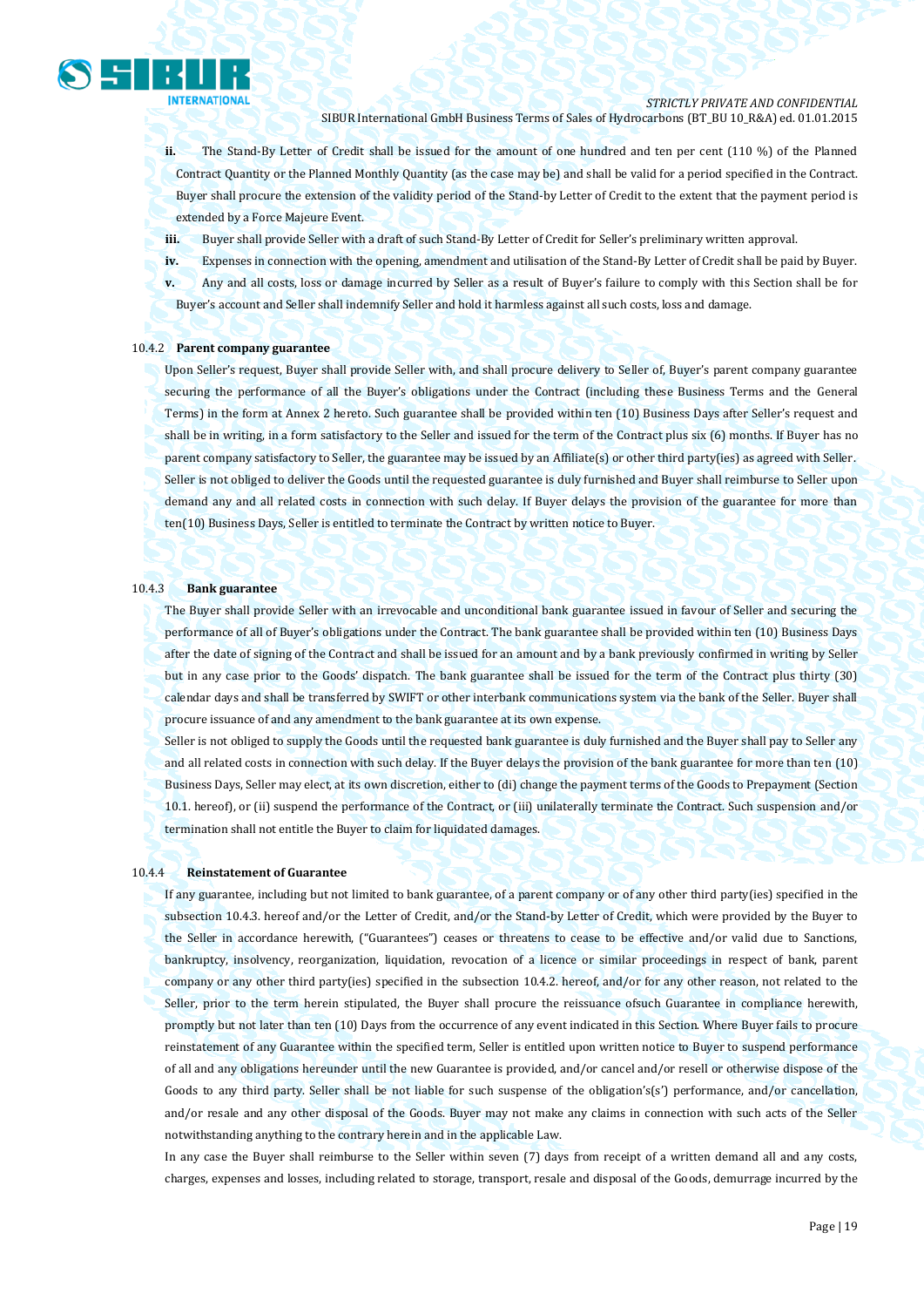

Seller in connection with non-performance or improper performance of obligation for the Guarantee's/Guarantees' reissue by the Buyer.

# **PARAGRAPH XI RESPONSIBILITIES OF THE PARTIES**

#### 11.1. **Delivery liquidated damages**

a. For each full Week of delay in Seller's delivery ofs the Goods commencing thirty (30) Days after the latest date within the Shipment period as specified in the Contract, the Buyer shall be entitled to demand liquidated damages from the Seller for such delivery delay in the amount equal to 0.1% (one tenth of one per cent) of the Price for the late delivered Goods per Day, up to a maximum of 10% (ten per cent) of the Price for the late delivered Goods.

b. The Parties acknowledge and agree that in no event shall the Seller be considered to be in breach under the Contract due to any late delivery and the Buyer shall not be entitled to liquidated damages until the Seller is at least more than 30 (thirty) Days late under the terms and conditions specified in the Contract. The Seller shall not be liable to the Buyer in liquidated damages for delay caused by a Force Majeure Event, failure or default on the part of the Buyer, or where the Seller is entitled to delay delivery pursuant to the terms of the Contract.

c. The Parties acknowledge and agree that in no event shall the Seller be considered to be in breach under the Contract due to any late delivery or non-delivery of the Goods and the Buyer shall not be entitled to claim any losses, or liquidated damages, or any other claims in case of the planned Manufacture production capacity repair; provided that the Seller shall notify the Buyer of such

repair not later than one week prior to the month when the repair is planned. The Parties acknowledge and agree that Seller's notification of the repair is enough and sufficient evidence and confirmation of the planned repair.

d. THE LIQUIDATED DAMAGES SET FORTH HEREUNDER TOGETHER WITH THE RIGHT OF TERMINATION SET OUT IN SECTION 12.3. HEREOF SHALL BE THE BUYER'S SOLE AND EXCLUSIVE REMEDIES FOR ANY LATE DELIVERY OF ANY GOODS OR PART THEREOF AND THE SELLER SHALL HAVE NO FURTHER LIABILITY WHATSOEVER, WHETHER IN CONTRACT, TORT (INCLUDING NEGLIGENCE OR STRICT LIABILITY).

- 11.2. **Interest for late payment.** In case the Buyer fails to comply with the terms of the payment set out in the Contract the Buyer shall pay to the Seller interest at the lesser of (i) one month LIBOR plus 4% (four per cent) per annum of the outstanding amount or (ii) the maximum allowed by applicable Law.
- 11.3. **Suspension.** If the conditions or terms of payment are breached by the Buyer the Seller may, at the Seller's option, either suspend delivery of the Goods to the Buyer or unilaterally terminate the Contract. Such suspension shall not constitute a delay for the purposes of liquidated damages.
- 11.4. **Late acceptance.** In the event that the Buyer fails or refuses to accept delivery of the Goods or any part thereof pending laytime (i.e. have not commenced the accepting and unloading/loading of the Goods as the case may be; or furnished the Seller with explanation of delay and further instructions as regards the Goods satisfactory for the Seller); provided that such Goods have been delivered in accordance with the terms of the Contract, without prejudice to the Seller's other rights under the Contract or the applicable Law, the Seller is entitled to pass the Goods to a proximate logistic company or keeper at the Buyer's risk and expense of which the Buyer shall be notified within reasonable time. The Seller is entitled to exercise its right hereunder irrespective of whether the title to the Goods has passed to the Buyer under the Contract or not. The quantities of the Goods passed confirmed by such a logistic company or keeper shall be deemed as due confirmation of the quantities of the Goods delivered by the Seller; the term for quality claims for the Goods specified in Section 2.8. hereof shall commence as of the expiration of the laytime. The Seller shall be entitled to claim without limitation all and any transport and/or insurance cancellation costs, storage costs, additional transport costs, customs duties, demurrage and other similar or related costs and all expenses arising out of or in connection with such late acceptance from the Buyer till the moment when the Goods are taken by the Buyer.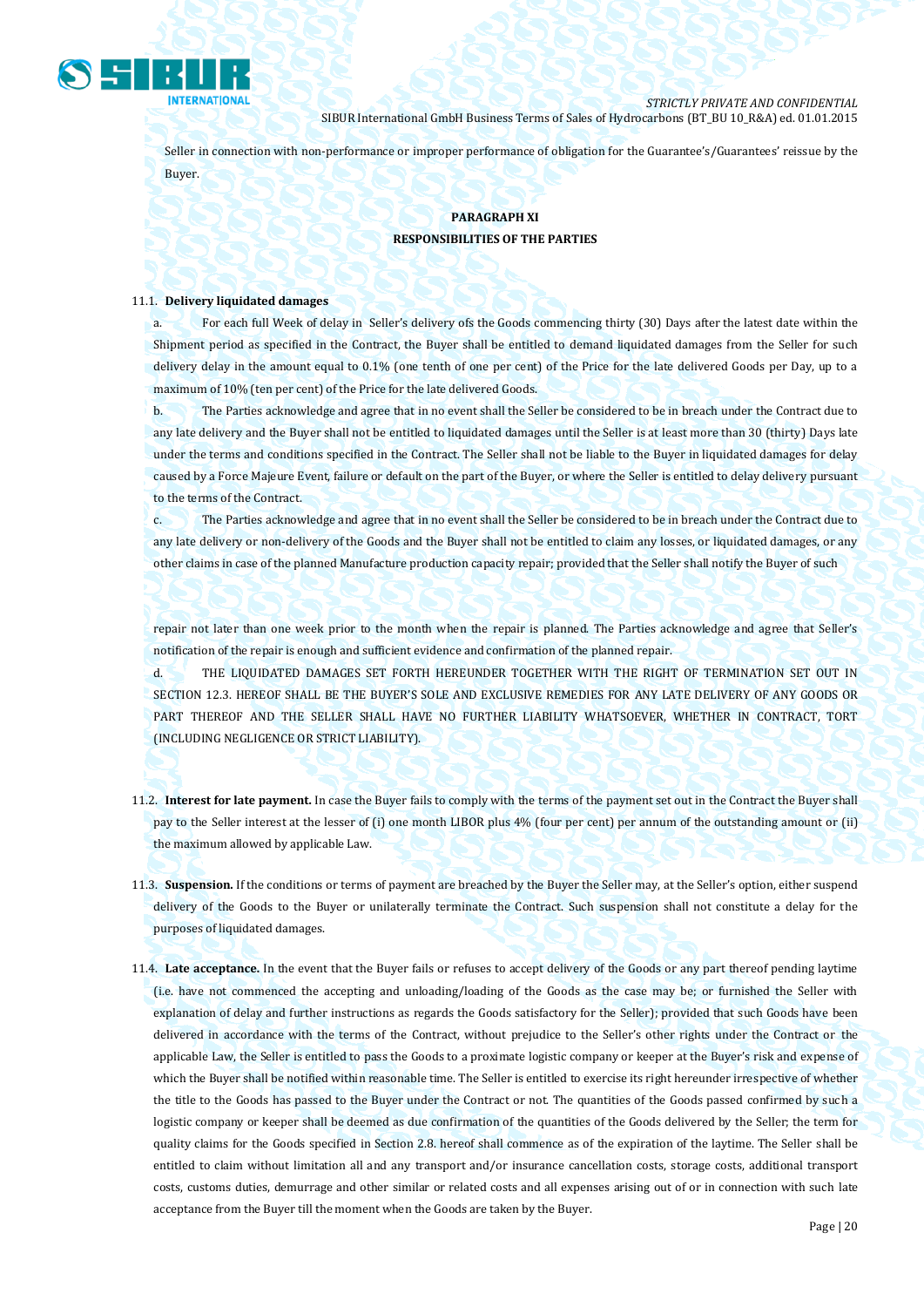

11.5. **The Seller's disposal rights.** In the event that the Buyer (or the Buyer's authorized representative, or the Buyer's Carrier, etc.) fails or refuses to accept delivery of the Goods or any part thereof within 5 (five) Days of the due date mutually agreed by the Parties, entirely without prejudice to the Seller's other rights under the Contract or the applicable Law, the Seller shall at its sole discretion be entitled to sell the quantity of the Goods which were not taken by the Buyer. The Seller is entitled to exercise its right hereunder irrespective of whether the title to the Goods has passed to the Buyer under the Contract or not. The Seller is also entitled either (i) to demand the Buyer to reimburse all Seller's costs of sale including, without limitation, storage costs, additional transport costs, customs duties, and other similar or related reasonable costs and expenses together with any difference in the price obtained for the Goods when compared to the Price of the Goods set out in the Contract; or (ii) to deduct the amount of the received advance payment (applicable to the prepayment) for the damages incurred by the Seller as a result of such refusal; after calculating the damages the remaining part of the advance payment shall be either returned to the Buyer or offset against further Shipments.

## 11.6. **Limitation of liabilities**

a. UNDER NO CIRCUMSTANCES SHALL EITHER PARTY BE LIABLE WHETHER IN THE CONTRACT, IN TORT (INCLUDING GROSS NEGLIGENCE), UNDER ANY WARRANTY OR OTHERWISE, FOR ANY INDIRECT, SPECIAL, INCIDENTAL OR CONSEQUENTIAL DAMAGES OR FOR EXEMPLARY OR PUNITIVE LOSSES OR DAMAGES, OR ANY LOSS OF PROFITS (SAVE IN RELATION TO SELLER'S LOSS OF PROFIT ARISING FROM THE BUYER'S FAILURE OR REFUSAL TO TAKE OR ACCEPT DELIVERY OF THE GOODS OR ANY PART THEREOF CONTRARY TO THE TERMS OF THE CONTRACT) OR REVENUES, OR ANY COST OF LABOR, RESULTING FROM OR ARISING OUT OF OR IN CONNECTION WITH THE GOODS OR SELLER'S PERFORMANCE UNDER, OR BREACH OF, THE CONTRACT, EVEN IF THE PARTIES HAVE BEEN ADVISED OF THE POSSIBILITY OF SUCH DAMAGES. EACH PARTY SHALL UNDERTAKE ITS BEST EFFORTS TO MITIGATE ITS LOSSES.

b. FOR THE AVOIDANCE OF DOUBT, EITHER PARTY MAY SEEK TO RECOVER FROM THE DEFAULTING PARTY ANY ACTUAL DIRECT DAMAGES INCURRED AS A RESULT OF THE DEFAULTING PARTY'S BREACH OF CONTRACT (INCLUDING, BUT NOT LIMITED TO, REASONABLE ATTORNEYS' FEES AND COSTS); PROVIDED, HOWEVER, THAT NOTWITHSTANDING ANYTHING CONTAINED HEREIN, TO THE FULL EXTENT PERMITTED BY APPLICABLE LAW, IN NO EVENT SHALL THE SELLER'S LIABILITY IN CONNECTION WITH THE GOODS OR THE CONTRACT EXCEED THE TOTAL GOODS VALUE (INCLUDING, BUT NOT LIMITED TO TRANSPORTATION COSTS, STORAGE COSTS, ETC.) PAID TO THE SELLER BY THE BUYER FOR THE GOODS.

c. UNDER NO CIRCUMSTANCES SHALL THE SELLER BE LIABLE FOR THE BUYER'S LOSS OF PROFIT, NON RECEIPT OF REVENUE, BUSINESS INTERRUPTIONS, THE SUSPENSION OF COMMERCIAL ACTIVITIES, OR FOR ANY INDIRECT LOSS IRRESPECTIVE OF ITS CHARACTER AND REASON.

d. BOTH PARTIES ACKNOWLEDGE AND AGREE THAT THE EXCLUSIVE REMEDIES AND LIMITATIONS OF LIABILITIES SET FORTH HEREIN WERE BARGAINED FOR ON AN EQUAL FOOTING AND ARE CONDITIONS OF THE CONTRACT.

e. NOTHING IN THE CONTRACT SHALL LIMIT OR EXCLUDE THE LIABILITY OF EITHER PARTY FOR DEATH OR PERSONAL INJURY RESULTING FROM ITS NEGLIGENCE OR FOR FRAUDULENT MISREPRESENTATION.

f. Adverse Weather. The Parties shall not be liable for delay caused by adverse weather. Notwithstanding the customary rules at the Place of Destination the Parties agree to evenly split losses caused by the adverse weather conditions and beyond the insurance coverage or other compensation from third parties.

# **PARAGRAPH XII DURATION**

12.1. The Contract shall come into effect on the Signing Date and, subject to observance of Sections 12.2-12.3. hereof shall continue in force until all obligations have been fulfilled (unless earlier terminated hereunder or the Parties agreed otherwise in writing) and in the part of payments – until such time that same are made in full.

#### 12.2. **Buyer's default**

a) The Seller may, at its sole discretion and in addition to any other legal remedies it may have, upon giving written notice to the Buyer suspend all deliveries under the Contract and/or unilaterally terminate the Contract where: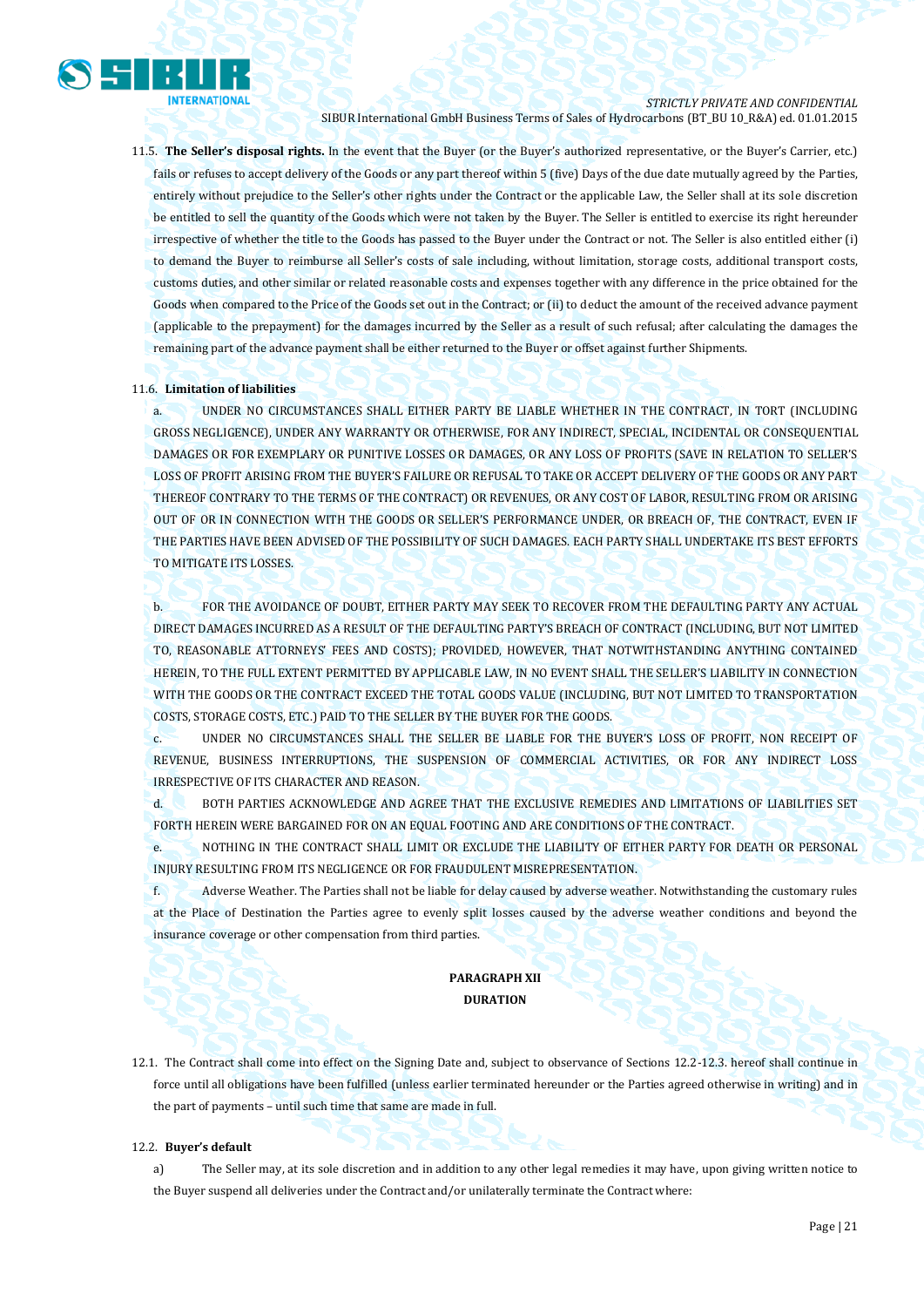

*STRICTLY PRIVATE AND CONFIDENTIAL*

SIBUR International GmbH Business Terms of Sales of Hydrocarbons (BT\_BU 10\_R&A) ed. 01.01.2015

i. the Buyer is in breach of any condition of the Contract;

ii. delivery or unloading of the Goods is delayed due to any cause(s) attributable to the Buyer and such delay is not excused by any other provision of the Contract;

iii. loading or unloading of the Goods is delayed by more than 10 (ten) hours after the NOR has been tendered due to reasons attributable to the Buyer;

iv. the Buyer or its parent company commences, or becomes the subject of, any bankruptcy, insolvency, reorganization, administration, liquidation or similar proceeding or is in the Seller's reasonable opinion expected to be unable or unwilling to pay its debts as the same become due;

v. the Buyer or its parent company ceases or threatens to cease to function as a going concern or conduct its operations in the normal course of business;

vi. a creditor attaches or takes possession of all or a substantial part of the assets of the Buyer or its parent company; or

vii. if applicable, the Buyer delays the provision of the parent company guarantee or other security of its obligations as provided in the Contract for more than 10 (ten) Business Days.

b) Where the Seller suspends delivery of the Goods due to any of the events referred to under the Section 12.2. a) hereof, the Seller may, so long as such event is continuing, at any time unilaterally terminate the entire Contract.

c) Where, pursuant to the provisions of Section 12.2. hereof, the Seller, under the Contract providing for multiple Shipments, temporarily suspends the delivery of the Shipment and then decides to resume delivery of the Shipments under the Contract, the Seller may cancel the suspended delivery of Shipment and shall be under no obligation to make up for any quantity of the Goods that would have been delivered to the Buyer but for such suspension.

d) Where the Contract provides for multiple Shipments then the rights given to the Seller in the Section 12.2. hereof, apply to all such Shipments where the Seller is allowed to terminate in respect of one Shipment, then it is entitled to terminate all the remaining Shipments.

e) Any termination of the Contract by the Seller shall be without prejudice to the rights and obligations of each Party as accrued on the date of termination.

#### 12.3. **Seller's default**

a) The Buyer may at its sole discretion, and in addition to any other legal remedies it may have, upon giving notice to the Seller terminate the Contract, where the Seller, for any reason whatsoever, is in a material breach of any conditions of the Contract.

b) In relation to multiple Shipments under the Contract, the Buyer's right to terminate under this Section 12.3. hereof or otherwise, only applies to the Shipment in respect of which the Seller is in breach and not to future Shipments.

c) Any termination of the Contract by the Buyer shall be without prejudice to the rights and obligations of each Party as accrued at the date of termination.

12.4. In the event of termination of the Contract by either Party pursuant to the provisions of Section 12.2. or Section 12.3. hereof then, save where the Buyer has terminated only part of a multiple Shipments under the Contract, and in addition to any direct losses arising from the default or breach, the Party so terminating shall be entitled to claim damages from the Party in default as if the Party in default had failed to deliver or failed to accept, as the case may be, such quantity of the Goods as remained to be delivered under the Contract at the date of termination.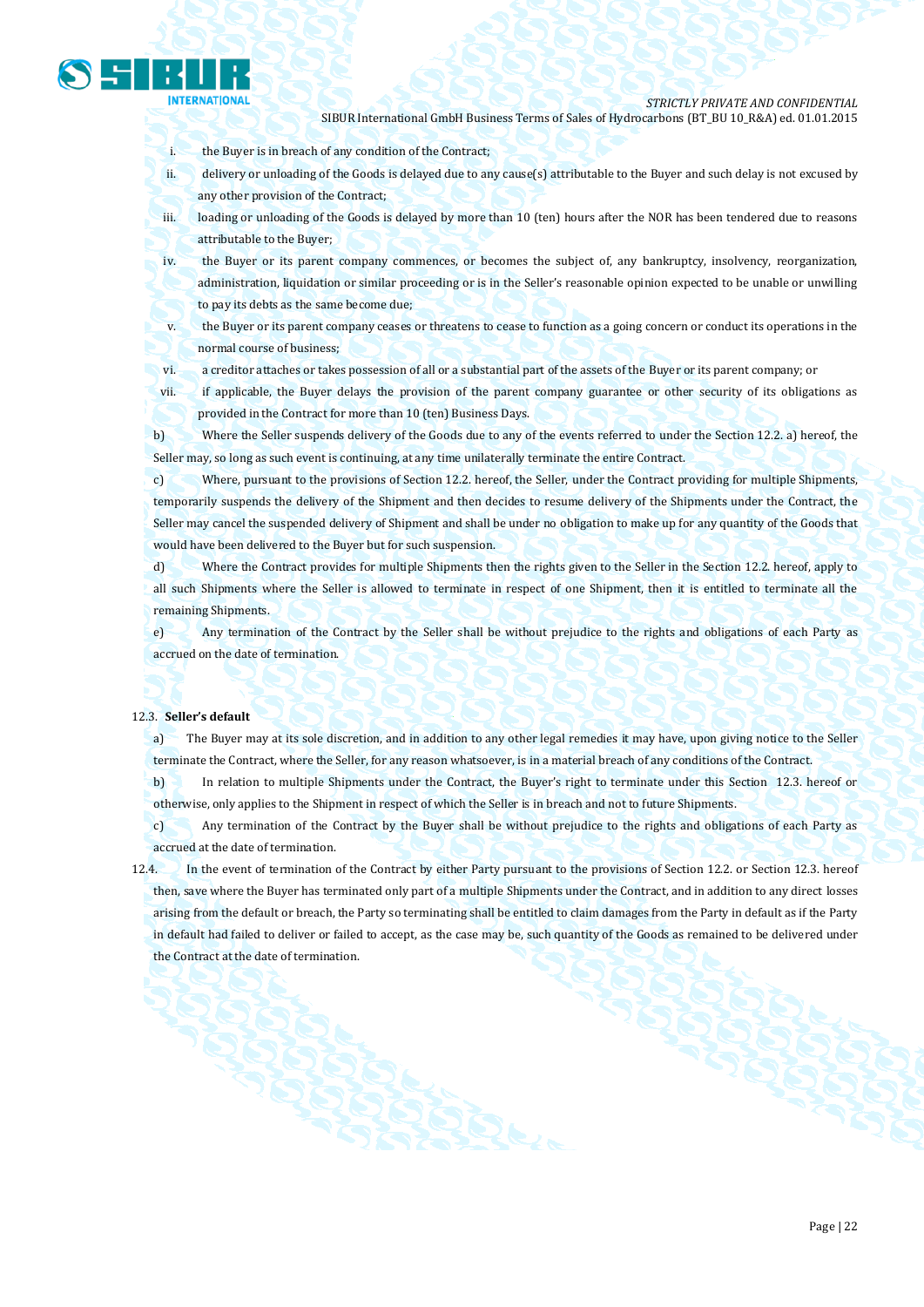

# *ANNEX 1*

# *CONTRACT (TEMPLATE)*

| <b>The Buyer</b>                                                                                                 | <b>The Seller</b>                                                                                                |
|------------------------------------------------------------------------------------------------------------------|------------------------------------------------------------------------------------------------------------------|
| [insert the name of the company], a company organized and<br>existing under the law of [insert the country name] | [insert the name of the company], a company organized and<br>existing under the law of [insert the country name] |
| with its registered legal address at [insert the address]                                                        | with its registered legal address at [insert the address]                                                        |
| represented by [insert the authorized person of the company]                                                     | represented by [insert the authorized person of the company]                                                     |
| acting on the basis of [insert]                                                                                  | acting on the basis of [insert]                                                                                  |
| Attn. to:                                                                                                        | Attn. to:                                                                                                        |
| Tel.                                                                                                             | Tel.                                                                                                             |
| FAX:                                                                                                             | FAX:                                                                                                             |
| E-MAIL:                                                                                                          | E-MAIL:                                                                                                          |

# **CONTRACT № [insert the number]**

| <b>Signing</b><br>Place: [insert the place] | <b>Date</b>        | <b>[insert]</b>      |                                        | document                            |                                         | date]:                  |
|---------------------------------------------|--------------------|----------------------|----------------------------------------|-------------------------------------|-----------------------------------------|-------------------------|
| I. GOODS                                    | <b>II. QUALITY</b> | <b>III. QUANTITY</b> | <b>DELIVERY</b><br>IV.<br><b>BASIS</b> | <b>V.TRANSPORTATION</b>             | VI.<br><b>SHIPMENT</b><br><b>PERIOD</b> | <b>VII. LAYTIME</b>     |
|                                             |                    |                      |                                        |                                     |                                         |                         |
| VIII.<br>DEMURRAGE                          | IX. PRICE          | X. PAYMENT TERMS     |                                        | XI. RESPONSIBILITIES OF THE PARTIES |                                         | XII.<br><b>DURATION</b> |
|                                             |                    |                      |                                        |                                     |                                         |                         |

| <b>BUSINESS TERMS</b>                                                                                                                                                                                                                                                                                |  |  |  |  |
|------------------------------------------------------------------------------------------------------------------------------------------------------------------------------------------------------------------------------------------------------------------------------------------------------|--|--|--|--|
| This Contract is intended to be accompanied and supplemented by Business Terms [insert the number/name of the<br>Business Terms] of SIBUR International GmbH ("Business Terms") which shall be accessed via the following link www.sibur-<br>int.com.                                                |  |  |  |  |
| 2.<br>It is expressly agreed and acknowledged by the Buyer that the Business Terms are the integral part hereof and considered<br>incorporated into this Contract.                                                                                                                                   |  |  |  |  |
| 3.<br>THE BUYER HEREBY EXPRESSLY ACKNOWLEDGES AND CONFIRMS THAT THE BUSINESS TERMS WERE READ VERY<br>CAREFULLY, ACCURATELY AND PRECISELY AS THEY INCLUDE CERTAIN EXCLUSIONS, INCLUDING BUT NOT LIMITED TO,<br>LIMITATIONS OF LIABILITY CONDITIONS, ARBITRATION AGREEMENT AND CONFIRMATION PROCEDURE. |  |  |  |  |
| If there is any conflict, ambiguity or inconsistency between the terms and conditions of this Contract and the terms and<br>4.<br>conditions of the Business Terms, the terms and conditions of this Contract shall prevail.<br>----                                                                 |  |  |  |  |
| The Seller:<br>The Buyer:                                                                                                                                                                                                                                                                            |  |  |  |  |
|                                                                                                                                                                                                                                                                                                      |  |  |  |  |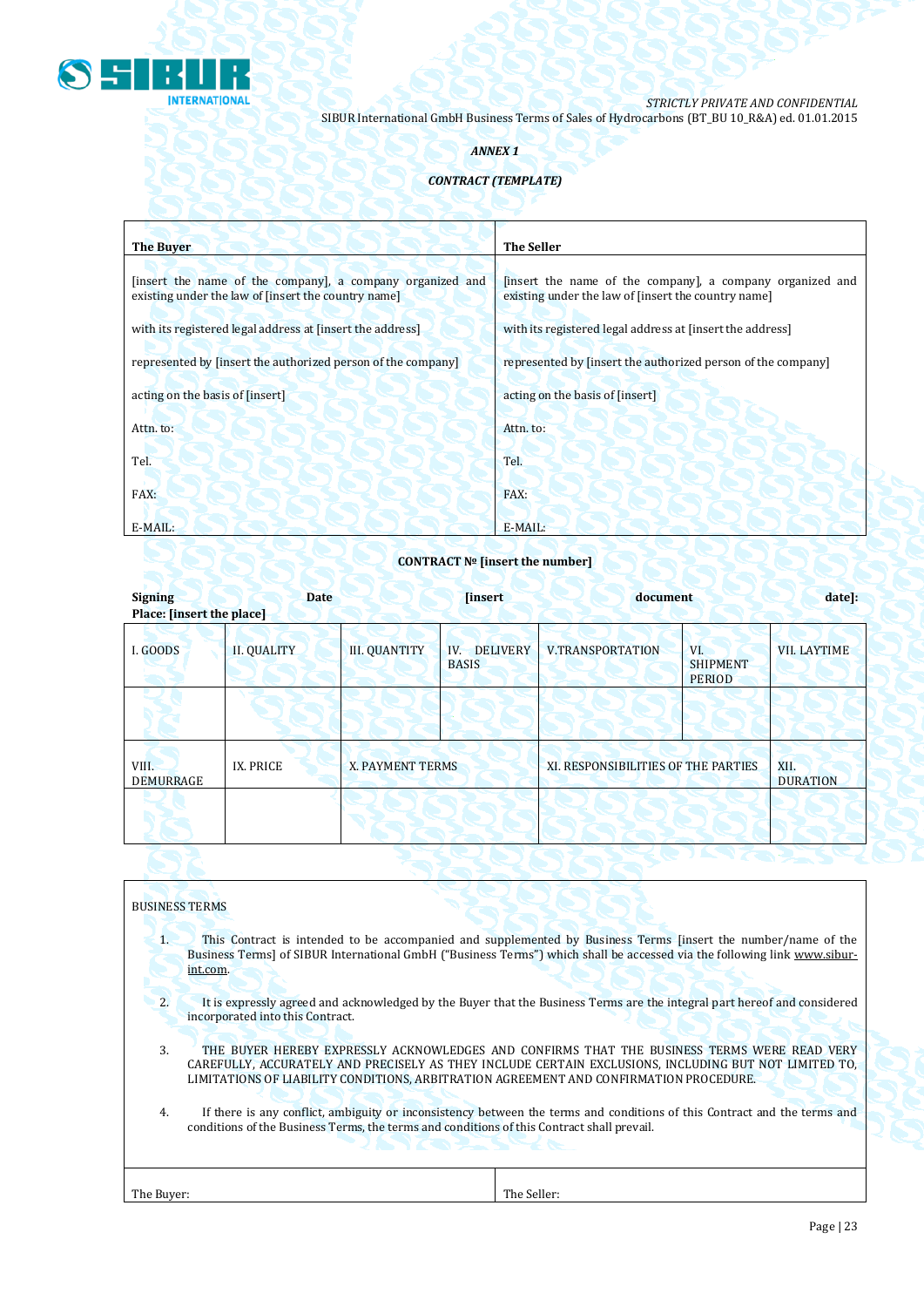

#### *ANNEX 2*

## *GUARANTEE (TEMPLATE)*

#### *GUARANTEE*

Signing Date: [ ] [ ]

THIS GUARANTEE (the "Guarantee") is made as a deed on the date written above (the "Signing Date")

BY:

 $\lceil \cdot \rceil$ , a company organised and existing under the laws of  $\lceil \cdot \rceil$ , with its office at  $\lceil \cdot \rceil$ , represented by,  $\lceil \cdot \rceil$  acting on the basis of  $\lceil \cdot \rceil$ ("Guarantor"),

IN FAVOUR OF:

SIBUR International GmbH, a company organised and existing under the laws of Austria, with its registered legal address at Prinz-Eugen-Straße 8-10, A-1040 Vienna, Austria ("Seller", and, together with Guarantor, the "Parties", each being a "Party").

RECITALS:

WHEREAS, the Seller and [ ], a company organised and existing under the laws of [ ], with its registered legal address at [ (hereinafter referred to as the "Buyer"), entered into a Contract [ ] dated [ ] between the Seller, on the one hand and the Buyer, on the other hand (hereinafter referred to as the "Contract"); and

WHEREAS, the Guarantor has agreed to provide assurances for fulfilment of Buyer's payments and other obligations under and in connection with the Contract ;

NOW, THEREFORE, in consideration of the foregoing and for other good and valuable consideration, the receipt and sufficiency of which is hereby acknowledged, Guarantor hereby agrees as follows:

THIS GUARANTEE WITNESSETH as follows:

Guarantee. Guarantor hereby irrevocably, absolutely and unconditionally:

guarantees as primary obligor to Seller and not merely as surety only the full, complete and punctual performance by Buyer of all obligations, duties and undertakings of Buyer under the Contract, as may be amended or modified from time to time. Should Buyer fail to perform any of said obligations, Guarantor undertakes to and shall perform such obligations, or arrange performance thereof, in accordance with the terms of the Contract;

guarantees as aforesaid and without prejudice to the generality of the foregoing, the punctual payment by Buyer of any sums due by Buyer to Seller under or in respect of or pursuant to the Contract, as the Contract may be amended or modified from time to time, including (but not limited to) any claims or damages for breach thereof and together with any interest due thereon (collectively with the obligations referred to in paragraph (a) of this Clause, the "Guaranteed Obligations");

undertakes with Seller that whenever Buyer does not pay any amount when due under the Contract, Guarantor shall within [insert the period] business days after receiving a demand from Seller pay to Seller that amount as if it was the principal obligor. Should Guarantor default for any reason to pay the respective amount pursuant to Seller's request within the term specified above, Guarantor shall pay interest toSeller in the amount of one per cent (1%) of the outstanding unpaid amount per week;

indemnifies Seller immediately on demand against any costs, loss or liability suffered by Seller as a result of any Guaranteed Obligation being or becoming unenforceable, invalid or illegal. The amount of cost, loss or liability shall be equal to the amount which Seller would have been entitled to recover if such Guaranteed Obligations were enforceable, valid or illegal.

This Guarantee is a continuing guarantee and will extend to (i) the ultimate balance of sums payable by Buyer to Seller and/or (ii) the performance of the other Guaranteed Obligations by Buyer under the Contract, regardless of any intermediate payment or discharge in whole or in part.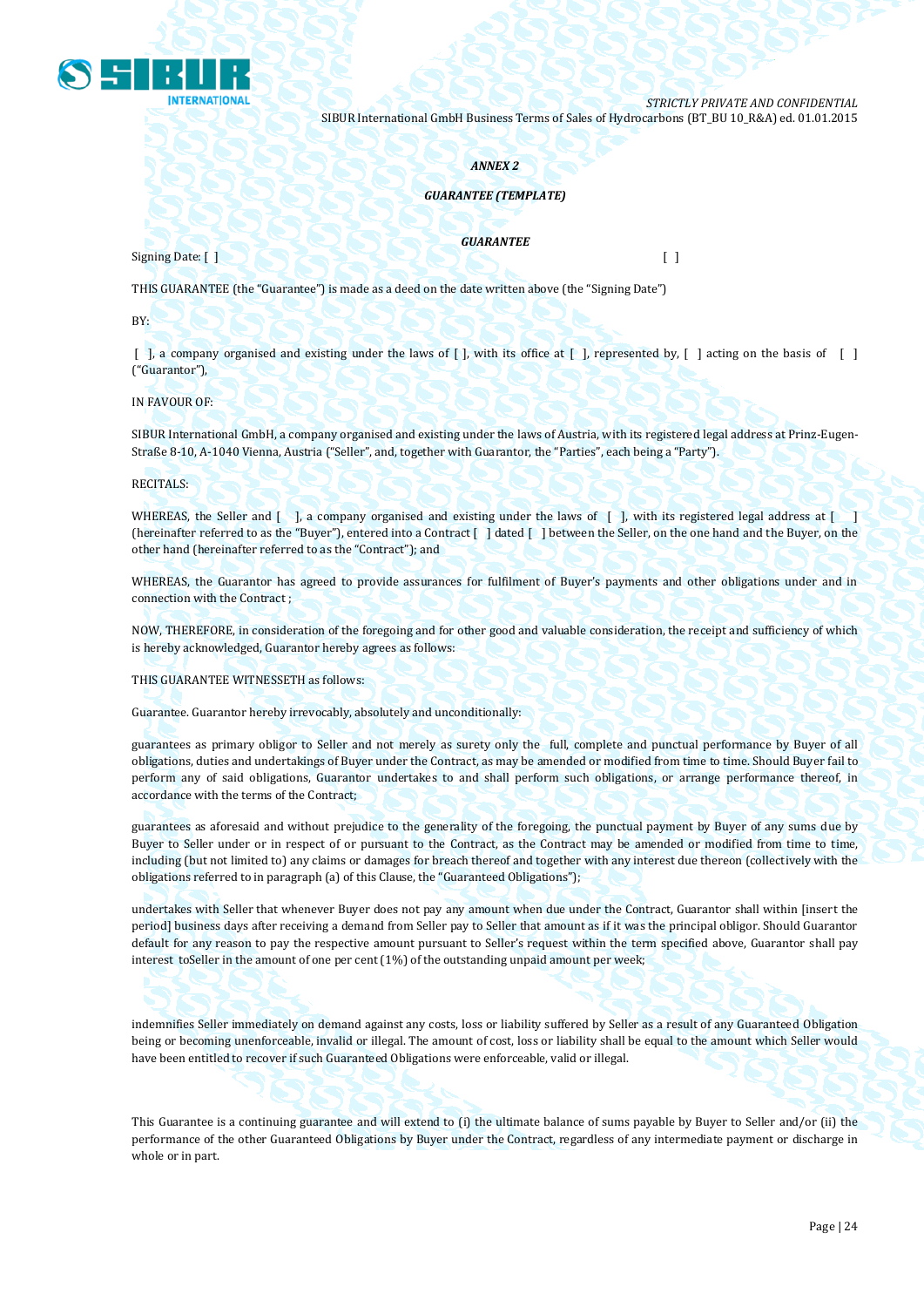

Guarantee Absolute. The obligations of Guarantor hereunder shall not be affected by any act, omission, matter or thing which but for this provision might operate to release or otherwise exonerate Guarantor from Guarantor's obligations hereunder in whole or in part. The liability of the Guarantor under this Guarantee shall be absolute and unconditional irrespective of:

any lack of validity or enforceability of or defect or deficiency in the Contract or any other documents executed in connection with the Contract;

any modification, extension or waiver of any terms of the Contract;

any change in the time, manner, terms or place of payment of or in any other term of, all or any of the Guaranteed Obligations, or any other amendment or waiver of or any consent to departure from any agreement or instrument executed in connection therewith;

any failure, omission, delay, waiver or refusal by Seller to exercise, in whole or in part, any right or remedy held by Seller with respect to the Contract or any transaction under the Contract;

any change in the existence, structure or ownership of Guarantor or Buyer, or insolvency, bankruptcy, reorganisation or other similar proceeding affecting Buyer or its assets;

any other circumstance that might otherwise constitute a discharge,postponement, reduction, non-provability or other similar circumstance affecting any obligation of Buyer under the Contract or of Guarantor on respect of this Guarantee, other than payment in full and/or performance (as the case may be) of the Guaranteed Obligations; or

Guarantor's lack of awareness or notice of any of the foregoing.

The obligations of Guarantor hereunder are several from Buyer or any other person or entity, and are primary obligations concerning which Guarantor is the principal obligor. There are no conditions precedent to the enforcement of this Guarantee, except as expressly contained herein.

Guarantor agrees and acknowledges that any decision of any arbitral tribunal appointed in accordance with the Contract and/or any court in respect of or in connection with the Contract or any agreement reached between Buyer and Seller shall be binding on Guarantor as a party to this Guarantee.

This Guarantee shall continue to be effective or be reinstated, as the case may be, if at any time any payment of any of Guaranteed Obligations are annulled, set aside, invalidated, declared to be fraudulent or preferential, rescinded or must otherwise be returned, refunded or repaid by the Seller upon the insolvency, bankruptcy, dissolution, liquidation or reorganization of Buyer or any other guarantor, or upon or as a result of the appointment of an administrator, provisional liquidator, receiver, intervener or conservator of, or trustee or similar officer for, Buyer or any other guarantor or any substantial part of its property or otherwise, all as though such payment or payments had not been made.

Waiver. Guarantor hereby waives its right to be discharged by, or have a claim against Seller in respect of any amendment or supplement being made to the Contract and/or this Guarantee and agrees that this Guarantee shall not in any way be adversely affected or impaired by any time, indulgence, waiver, consent or any other concession granted to Buyer r and/or the Guarantor.

The Guarantor undertakes to Seller that Guarantor has not taken and will not take any security from Seller in respect of Guarantor's obligations hereunder. Any security taken by Guarantor in breach of this provision and all monies at any time received in respect thereof shall be held in trust for Seller as security for the obligations of Guarantor hereunder. Guarantor waives any defence or right arising by reason of any disability or lack of authority or power of Seller and shall remain liable hereunder if Seller, Buyer or any other party shall not be liable under the Contract for such reason.

Expenses. Guarantor agrees to pay on demand any reasonable costs, including reasonable legal fees, and other documented expenses incurred by Seller in enforcing Guarantor's payment obligations under this Guarantee.

Notices. All demands, notices and other communications provided for hereunder shall, unless otherwise specifically provided herein, be in English in writing and shall be addressed and delivered in person or by Federal Express, DHL (or other recognized international courier service requiring signature upon receipt) or by facsimile or email (as evidenced by a paper copy of such email) to the party receiving the notice at the address set forth below or at such address as may be designated by written notice, from time to time, to the other party. Such demands, notices and other communications shall be deemed effective upon receipt or, in the case of facsimile or email or other means of telecommunication, upon written confirmation of receipt by the other Party (such confirmation to be transmitted in person, by email or international courier as provided above). For purposes of notice, the addresses of the Parties shall be as follows: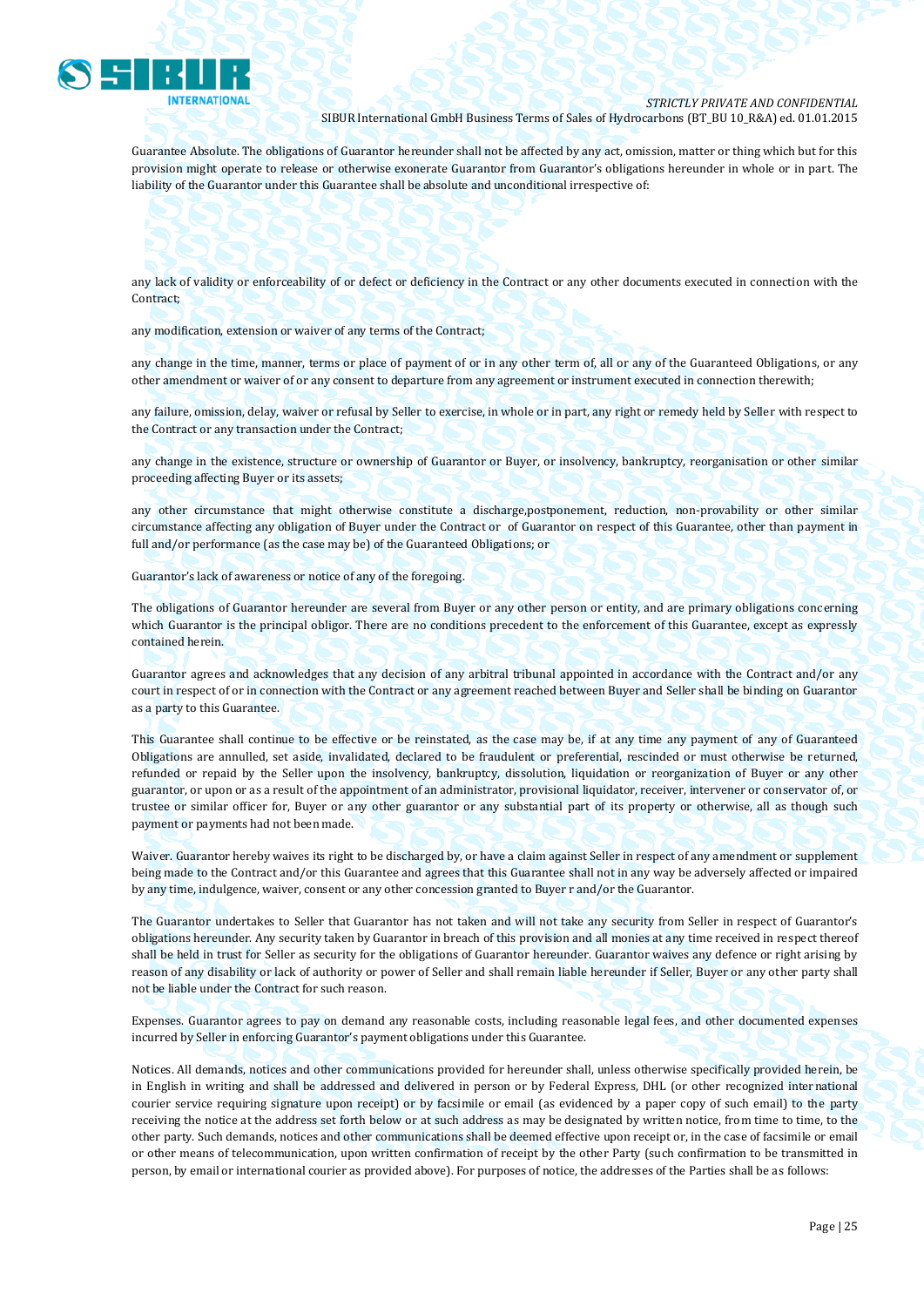

If to the Seller:

For the attention of: [insert] Address: [insert] Facsimile no.: [insert]

Email: [insert]

If to the Guarantor:

For the attention of: [insert]

Address: [insert]

Facsimile no.: [insert]

Email: [insert]

Demand and Payment. Any demand by Seller for performance hereunder shall be in writing and delivered to Guarantor pursuant to Clause 5 hereof, and shall (a) reference this Guarantee, (b) specifically identify Buyer and the Guaranteed Obligations to be paid and/or performed (as the case may be) and (c) set forth payment instructions in respect of any amount or amounts payable to Seller. There are no other requirements of notice, presentment or demand other than stated in this Guarantee.

Any payment to be made hereunder by Guarantor shall be made without set off or counterclaim save as hereinbefore provided and shall be made free and clear of, and without deduction for or on account of, any present or future taxes, duties, charges, fees, deductions or withholdings of any nature whatsoever and by whomsoever imposed.

Assignment; Successors and Assigns. The provisions of this Guarantee shall be binding on and inure to the benefit of Seller and its respective successors and permitted assigns. None of the Parties may assign its rights and/or delegate its obligations under this Guarantee to any third party without the other Parties' prior written consent, except that the Seller may assign this Guarantee to a third party without such consent and the assignee becomes the beneficiary of the right to require the performance of Guaranteed Obligations ("Permitted Assignment"). Guarantor acknowledges that if this Guarantee is assigned by Seller in connection with a Permitted Assignment, then this Guarantee shall continue in full and effect and Guarantor shall continue to guarantee the performance of Guaranteed Obligations to Seller's assignee on the terms of this Guarantee and, if requested by Seller, shall enter into a guarantee on the same terms as this Guarantee directly with Seller's assignee. Guarantor also acknowledges that if the Contract is assigned by Buyer in

accordance with the provisions of the Contract, then this Guarantee shall continue in full force and effect and Guarantor shall continue to guarantee the performance of Guaranteed Obligations in accordance with the Contract by Buyer's assignee on the terms of this Guarantee.

Applicable law and Arbitration. This Guarantee, andany non-contractual obligations arising out of or in connection with this Guarantee, shall be governed by and construed in accordance with the laws of England and Wales notwithstanding the choice of law rules of any jurisdiction and determined without reference to the principles of conflicts of laws. Any dispute arising out of or in connection with this Guarantee, including any question regarding its existence, validity or termination, shall be referred to and finally resolved by arbitration under the London Court of International Arbitration (LCIA) Rules, which Rules are deemed to be incorporated by reference into this Clause.

The number of arbitrators shall be three. Each Party shall nominate one arbitrator and the two appointed arbitrators shall appoint a third arbitrator who shall serve as the chairman of the arbitration tribunal. Unless otherwise agreed by the Parties, all arbitrators shall be fluent in English and have experience in acting as an arbitrator.

The seat, or legal place, of arbitration shall be London, England.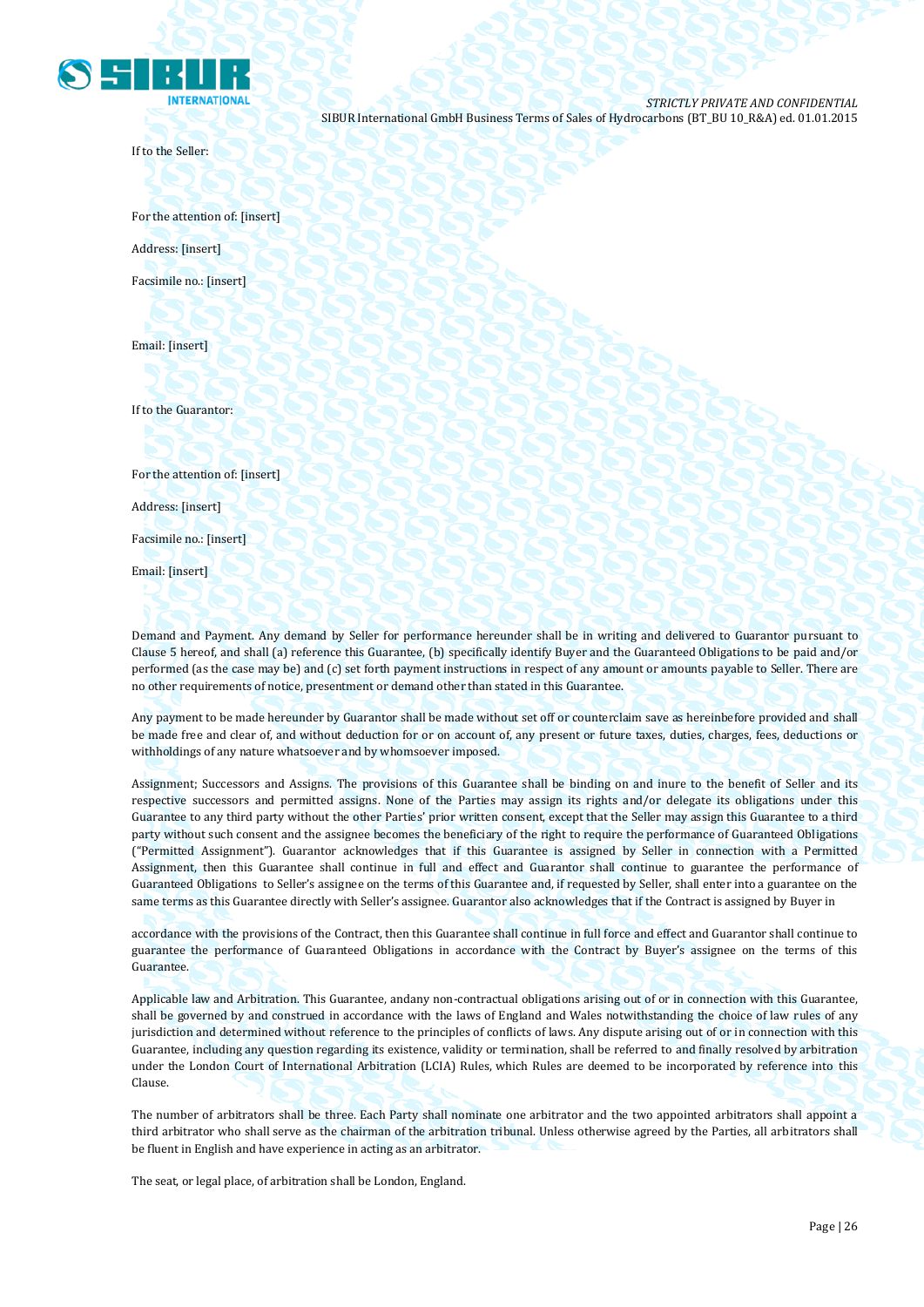

The language to be used in the arbitral proceedings shall be English.

The Parties undertake to keep confidential all awards in any arbitration, together with all materials in the proceedings created for the purpose of the arbitration and all other documents produced by another party in the proceedings not otherwise in the public domain save and to the extent that disclosure may be required of a party by legal duty, to protect or pursue a legal right or to enforce or challenge an award in bona fide legal proceedings before a state court or other judicial authority.

By agreeing to arbitration in accordance with this Clause, the Parties agree that no competent court in any relevant jurisdiction will have the power to issue a pre-arbitral injunction, pre-arbitral attachment or other order in aid of the arbitration proceedings or the enforcement of any award.

Parties shall submit documents in English. Documents submitted in a language other than English shall be translated into English at the expense of the Party submitting the documents. Each Party shall have the right, at its sole cost and expense, to have an interpreter attend the arbitration hearings if it so chooses.

No Waiver; Remedies. No failure on the part of a Party to exercise, and no delay in exercising, any right hereunder shall operate as a waiver thereof, nor shall any single or partial exercise of any right hereunder preclude any other of further exercise thereof o the exercise of any other right. The remedies herein provided are cumulative and not exclusive of any remedies provided by the applicable law.

Validity. This Guarantee shall be deemed effective for all purposes as of the Signing Date . Except for any claim notified before the expiry date, this Guarantee and Guarantor's liability to Seller hereunder shall continue and remain in full force and effect until the date on which all the guaranteed sums have been paid in full and all of Buyer's obligations under the Contract have been performed in full.

Until Guarantor's liability to Seller expires pursuant to this Guarantee, Guarantor shall not enter into any transaction which would make this Guarantee unenforceable, delay its enforcement or have an adverse effect on its enforceability, including without limitation any agreement which prohibits Guarantor from performing its obligations hereunder, without Seller's prior written consent to such transaction that specifically references to this Clause 10.

Amendments. A written Amendment executed solely by Guarantor may extend the termination date of this Guarantee. No other amendment of this Guarantee shall be effective unless in writing and signed by Guarantor and Seller. Neither waiver of any provision of this Guarantee nor consent to any departure by either Party from the terms hereof shall in any event be effective unless such waiver shall be in writing and signed by other Party. Any such waiver shall be effective inly in the specific instance and for specific purpose for which it was given.

Severability. Each provision of this Guarantee is severable and distinct from the others. Seller and Guarantor intend that every such provision shall be and remain valid and enforceable to the fullest extent permitted by applicable law. If any such provision is or at any time becomes to any extent invalid, illegal or unenforceable under any enactment of rule of applicable law, it shall to that extent be deemed not to form part of this Guarantee but (except to that extent in the case of that provision) it and other provisions of this Guarantee shall continue in full force and effect and their validity, legality and enforceability shall not be thereby affected or impaired.

Headings, References and Usage of Terms. This Guarantee is executed in the English language. All capitalised terms used, but not defined, in this Guarantee but defined in the Contract shall have the respective meanings set forth in the Contract. In this Guarantee, the singular shall include the plural and vice versa . The terms "herein" and "hereunder" and similar terms shall be interpreted to refer to this entire Guarantee.

The Guarantor's warranties and representations. The Guarantor warrants and represents that:

The Guarantor is a company duly organised, validly existing and in good standing under the laws of the country of its incorporation. The Guarantor has all requisite corporate power and authority to carry on its business as presently conducted and as proposed to be conducted. Guarantor is duly qualified to transact business and is in good standing in each jurisdiction in which it operates it business;

All corporate action required to be taken by Guarantor in order to authorise Guarantor to enter into this Guarantee, and to perform its obligations hereunder, has been taken. All action on the part of the officers of Guarantor necessary for the execution and delivery of this Guarantee, the performance of all obligations of Guarantor under this Guarantee have been taken. This Guarantee, when executed and delivered by Guarantor, shall constitute valid and legally binding obligations of Guarantor, enforceable against the Guarantor in accordance with its terms;

No consent, approval, order or authorisation of, or registration, qualification, designation, declaration or filing with, any federal, state or local governmental authority is required on the part of Guarantor in connection with execution, delivery or performance of this Guarantee;